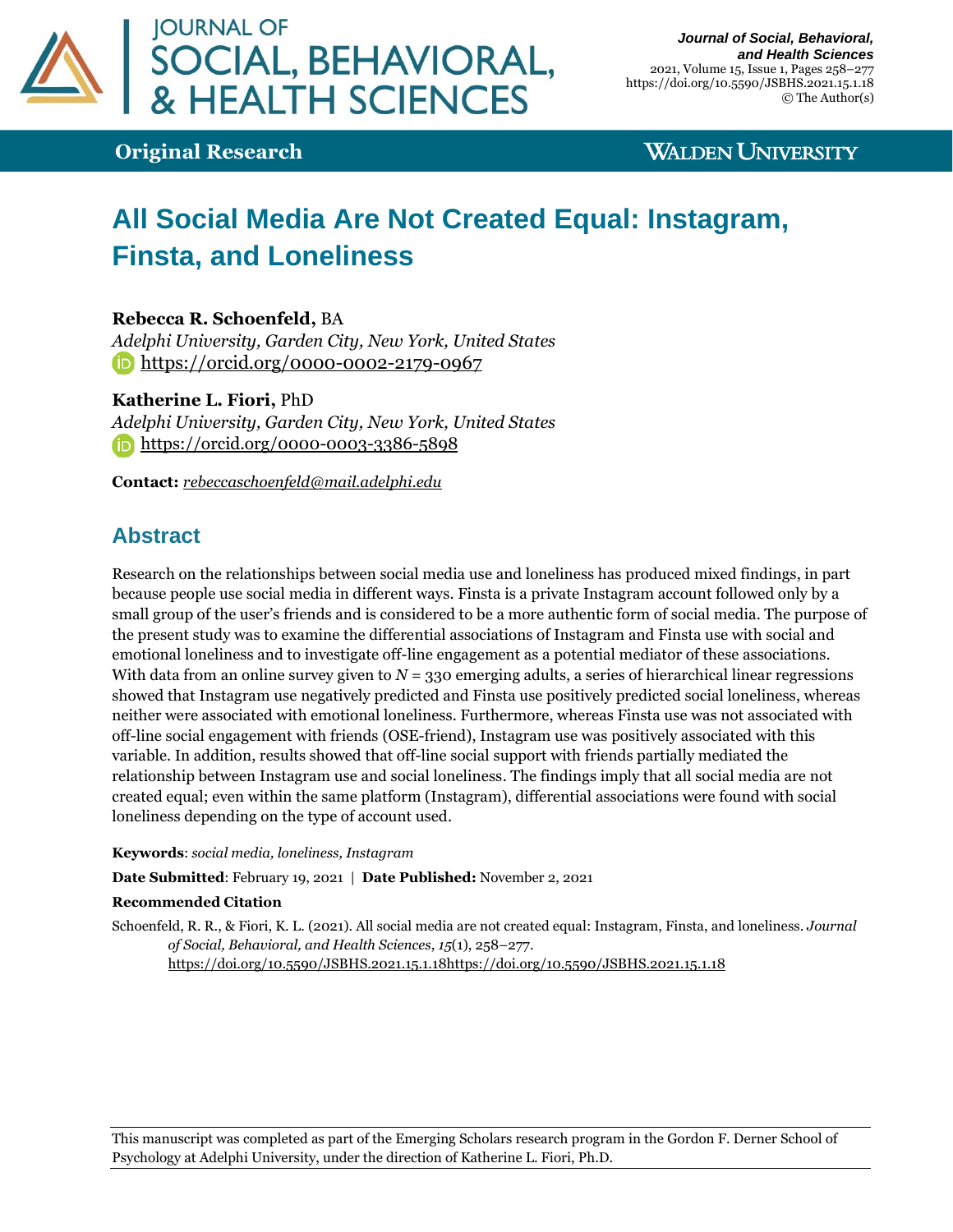# **All Social Media Are Not Created Equal: How Finsta and Instagram Use Differ in Their Associations With Loneliness and Social Engagement in a Sample of Emerging Adults**

According to a study from the Pew Research Center, emerging adults ages 18 to 29 are the most common users of social media; 84% of emerging adults ages 18 to 29 (Arnett, 2000) reported that they have social media accounts (Auxier & Anderson, 2021). Given the widespread use of social media, researchers over the past decade have focused on the mental health implications of social media use, particularly in relation to face-to-face social interactions and loneliness. Research findings concerning the relationship between social media use and loneliness are conflicting. Ryan et al. (2017) suggested that these differential findings may stem from differences in how individuals are utilizing social media. Although Instagram is a well-known and wellresearched social media platform, Finstas ("fake Instas") are a type of Instagram account that, though popular (Gold, 2016), has not been researched extensively. The purpose of the present study was to determine whether Finsta use and Instagram use differ in their associations with social loneliness, emotional loneliness, and offline social engagement with friends (OSE-friend) as a means to better understand the socioemotional implications of the different ways in which users interact with social media. Exploration of this topic was especially important in light of the social distancing and lockdown measures that have been put in place during the COVID-19 pandemic; recent research has shown that young adults and adolescents have relied on increased social media use to cope with feelings of loneliness during the pandemic (Cauberghe et al., 2021; Lisitsa et al., 2020).

#### **Instagram and Finsta**

Instagram is among the most popular social media platforms, with 1 billion active users as of 2018 (Constine, 2018). As with other forms of social media, Instagram has several unspoken "rules" regarding what content is acceptable to post. These rules encourage users to avoid posting content that is unflattering or negative, content that is rambling and contains excessive information, and content that could damage the personal or professional lives of users or their friends and family (Bryant & Marmo, 2012). Users often "untag" themselves from unflattering or risky images (Strano & Queen, 2013). Pressure exists to appear perfect in photos and to engage in "like-seeking" behavior to get as many likes as possible (Chua & Chang, 2016; Dumas et al., 2017).

A Finsta account is a small, private Instagram account that is followed only by a user's closest friends (Safronova, 2015). In contrast to the polished and curated self-presentation norms of a traditional Instagram account, Finsta users present an unfiltered version of themselves through posting embarrassing photos, emotional venting and rambling, and funny stories (Dewar et al., 2019). Because Finsta users forgo the unspoken rules and formalities of traditional Instagram use, Finsta is considered to be a more authentic form of social media (Duffy & Chan, 2019).

### **Relationship Maintenance**

To fully understand how interpersonal interactions occur on social media, it is important to understand how the maintenance of friendships typically occurs in face-to-face settings. Several components are involved in the maintenance of interpersonal relationships. First, the maintenance of close friendships requires an investment of time and regular contact (Roberts & Dunbar, 2011). Failure to provide this investment of time and contact can result in reduced feelings of closeness. Research has suggested that the frequency of interactions between friends positively predicts satisfaction with the friendship (Amati et al., 2018; Oswald et al., 2004). Hall (2018a) found that as friendships become closer, successful maintenance of the relationship depends more on the quality of the interactions than the frequency.

Second, energy is another resource that must be expended in the maintenance of interpersonal relationships. In a seminal sociological book, *The Presentation of Self in Everyday Life*, Goffman (1959) proposed the idea that people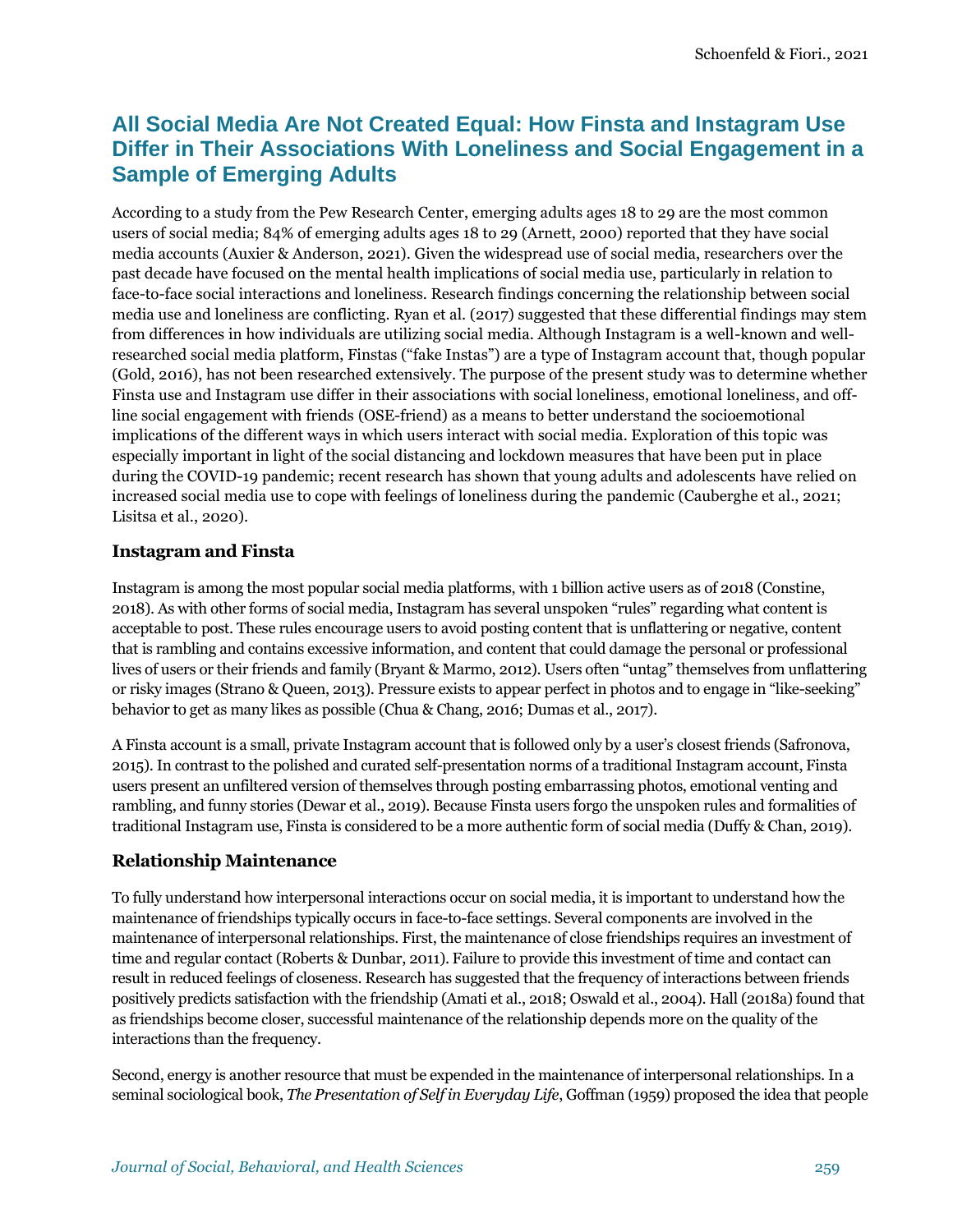regularly engage in self-presentation efforts when around others to portray a more flattering and socially appropriate version of themselves. "Backstage" behavior refers to how people act when they are alone and can drop their self-presentation efforts. Some research has suggested that the self-regulatory effort required in "front stage" behavior involves the utilization of a finite social energy resource that, when depleted, can result in fatigue (Evans et al., 2016; Hagger et al., 2010; Inzlicht & Friese, 2019). Effortful "front stage" self-presentation is typically used when interacting with individuals who are not close, whereas those in close interpersonal relationships can engage in more "backstage" behavior with each other (Gosnell et al., 2011). Similarly, Dominguez et al. (2020) found that interactions between individuals with more established relationships require less self-regulatory behavior and less expenditure of social energy.

Third, there is evidence to suggest that intimate disclosures also play a significant role in the maintenance of relationships. The social sharing of emotions can serve as a bonding experience and can help strengthen social ties (Rimé et al., 2020). Self-disclosures between conversational partners foster relational intimacy (Willems et al., 2020). Relational intimacy can have important benefits; feelings of being understood, accepted, and valued are associated with increased intimacy in interpersonal interactions. People are more likely to self-disclose after receiving an intimate disclosure themselves (Jiang et al., 2013). A reciprocal relationship exists between liking others and disclosing information (Sprecher & Treger, 2015). Individuals disclose to those whom they like, and concurrently, people like those who disclose to them. It may be the case that these components of relationship maintenance are also important for interactions that occur on social media.

#### **Finsta, Instagram, and Relationship Maintenance**

All communication activities, including face-to-face interactions and social media use, are competing for the individual's attention (Zulli, 2018). Considering the time-intensive requirements for maintaining a friendship, it may be more time efficient for individuals to keep in touch via social media instead of other communication channels (e.g., face-to-face interactions, texting, phone calls; Wellman, 2012). Additionally, because Finsta is thought to present a more authentic and realistic version of users when compared to traditional Instagram, one does not have to invest as much energy into self-presentation in their Finsta interactions (Duffy & Chan, 2019). Because Finsta posts are generally more intimate and contain more self-disclosures than a traditional Instagram account, Finsta interactions can potentially mimic intimacy in a way that Instagram interactions cannot. A study by Burke and Develin (2016) showed that users are more likely to share emotional content on a social media account that is followed by close ties, such as a Finsta account. Additionally, they found that posting emotional content can have the effect of yielding longer, more emotional comments from followers. Additionally, Finsta users tend to share funny content, which can also generate feelings of closeness between users (Kang & Wei, 2019; Treger et al., 2013). Taking into account Finsta's ability to address desires for intimacy and humor, Finsta's norm of content showing low-effort backstage behavior, as well as the time investment required for maintaining a friendship, Finsta appears to be a suitable medium with which to replace off-line social interactions.

On the other hand, traditional Instagram use may not sufficiently address relational needs. Jiang et al. (2013) found that people are more likely to respond to an intimate disclosure with an intimate self-disclosure of their own when communicating online. Because traditional social media, such as Instagram, typically consists of casual, lowintimacy posts, there are fewer opportunities for this reciprocity of intimate disclosures to occur (Davis, 2012). Lee et al. (2013) found that those who engage in self-disclosure online are more likely to receive social support from others; because Instagram users do not frequently self-disclose on their main accounts, they are less likely to receive this social support from traditional Instagram use. Furthermore, most users of a traditional social media account do not feel as though they have socially interacted after spending time on such an account (Hall, 2018b). Because traditional Instagram use may not be adequate in addressing the desires and requirements associated with maintaining a friendship, it seems logical to conclude that Instagram use cannot as easily replace off-line social interaction.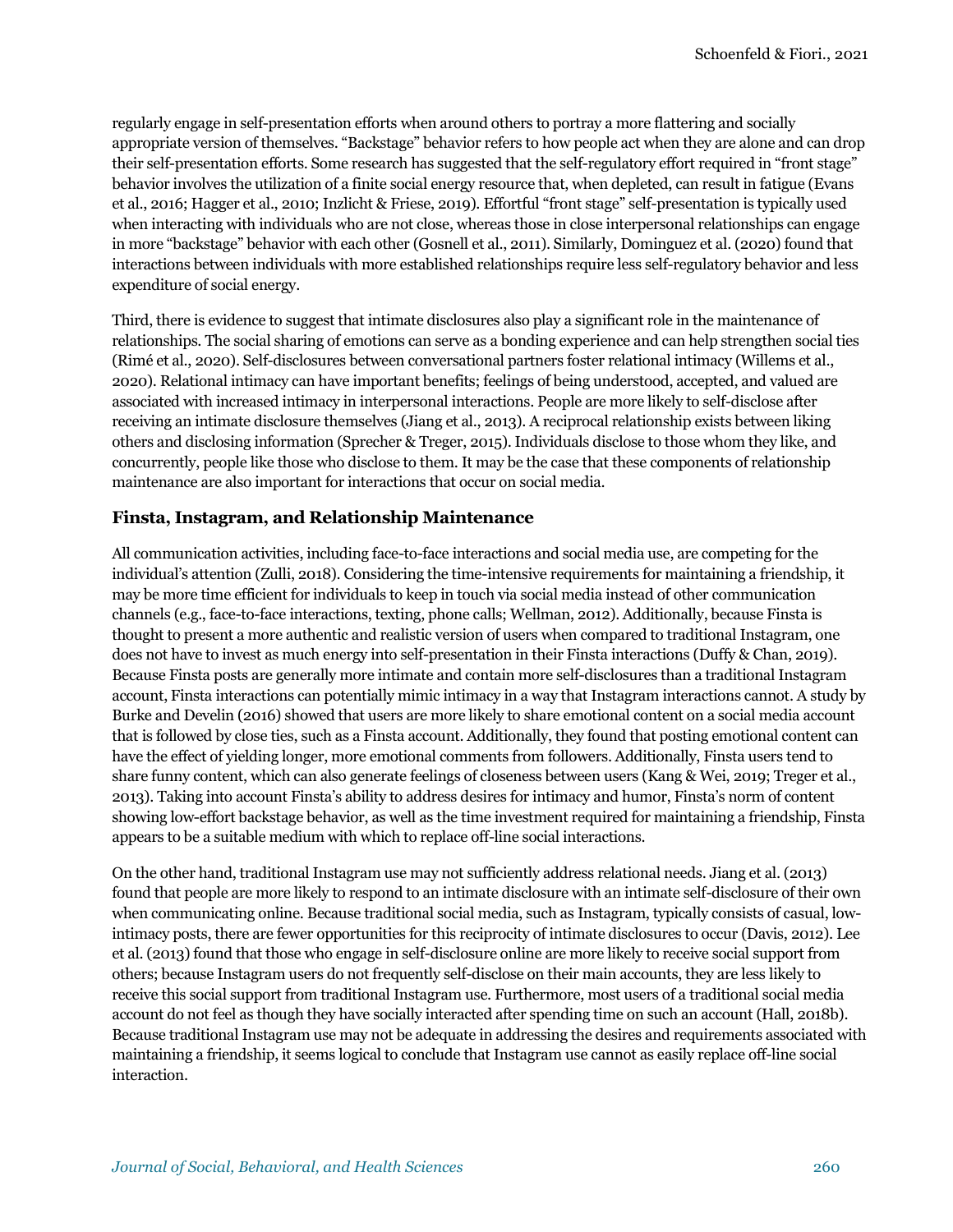#### **Loneliness and Social Media**

The uses and gratifications model (Katz et al., 1973) served as our theoretical framework. This model posits that audiences actively select forms of media with which to engage to satisfy certain social and psychological needs. Sundar and Limperos (2013) suggested that social media use may represent the clearest case of active audience engagement with media, so much so that the consumers of social media are typically referred to as "users." Nadkarni and Hofmann (2012) suggested that social media use is driven by two social needs: the need to belong and the need for self-presentation. Similarly, a study by Malik et al. (2016) showed that users share photos on social media to gratify social needs such as affection, attention seeking, disclosure, habit, information sharing, and social influence. It is possible that resolving feelings of loneliness may be one gratification that individuals seek when using social media.

Loneliness refers to the sensation brought about by a perception of inadequate quality or quantity of interpersonal relationships (Cacioppo et al., 2015) and can be thought of as having two dimensions: emotional loneliness and social loneliness. Emotional loneliness refers to the sense of having an inadequate quality of social relationships, namely a lack of intimacy and close personal relationships (de Jong Gierveld & van Tilburg, 2006; Neto, 2015). Social loneliness, on the other hand, refers to the feeling resulting from an insufficient quantity of social relationships, specifically the absence of a wider social circle or group of contacts.

Several studies have linked social media use with increased loneliness (Costa et al., 2018; Phu & Gow, 2019; Reissmann et al., 2018; Twenge et al., 2019), although other studies have found that social media use is associated with reduced loneliness (Deters & Mehl, 2013; Hunt et al., 2018). Ryan et al. (2017) suggested that these mixed findings may arise because the relationship between social media use and loneliness depends on how users engage with social media. In the literature on social media, two main hypotheses have emerged that attempt to understand the relationship between social media use and loneliness: the stimulation hypothesis and the displacement hypothesis (Nowland et al., 2018). The stimulation hypothesis suggests that social media use reduces loneliness by enriching existing relationships (Hunt et al., 2018; Sutcliffe et al., 2018; Valkenburg & Peter, 2007), whereas the displacement hypothesis suggests that social media use increases loneliness by replacing off-line interactions with online ones (Costa et al., 2018; Nowland et al., 2018).

Whether social media has a displacing or stimulating effect on social interactions may depend on the type of social media account being used. Feelings of social connectedness that derive from social media use are distinct from social connectedness from in-person interactions (Grieve et al., 2013). A study by Rains et al. (2017) showed that social support is less beneficial when given through a digital medium when compared to support given in face-toface interactions. Similarly, Ahn and Shin (2013) found that although social media use can emulate social interactions by allowing for connectedness without face-to-face interaction, it is not effective in avoiding the feelings of social isolation that can lead to loneliness.

Burke et al. (2011) outlined three main types of social media activities. The first, direct communication, involves targeted one-on-one communication between users. This can include written communication such as comments, wall posts, and direct messages, as well as one-click communication such as liking content or tagging a user in a post. The second activity is passive consumption, which involves viewing content posted by others. The third type of social media activity is broadcasting, which involves posting untargeted content that is intended to be viewed by all of a user's followers as opposed to one specific person.

It appears that most social benefits of social media use are derived from direct communication. Receiving direct social media communication from strong ties is positively related to well-being (Burke & Kraut, 2016). For social media users going through a stressful event, direct written communication on social media is associated with the greatest increases in tie strength (Burke & Kraut, 2014). Direct communication appears to be beneficial for relational intimacy as well. Relationship maintenance and development are both motivators for engaging in direct communication on social media (Bazarova & Choi, 2014; Utz, 2015). Bazarova et al. (2015) found that emotions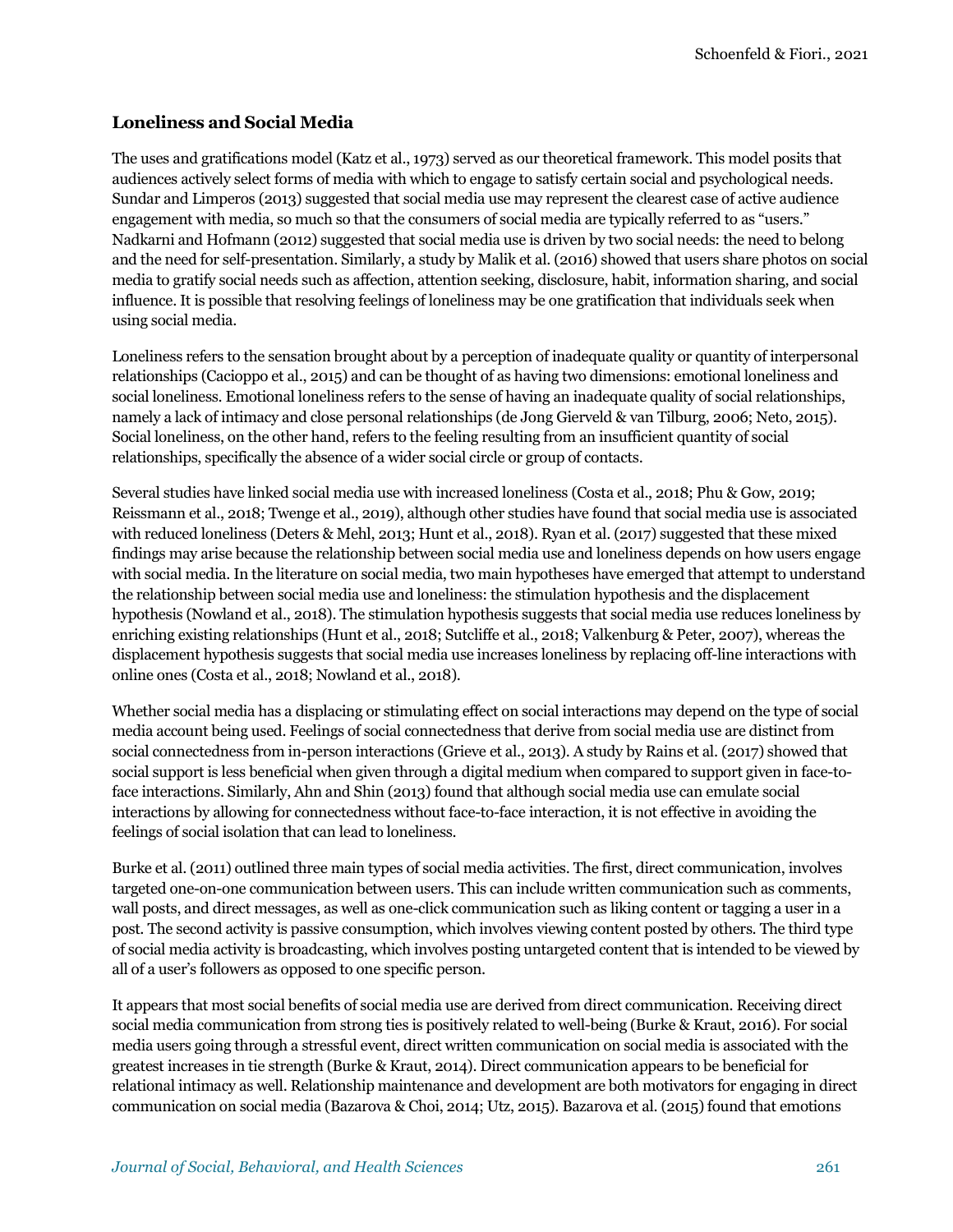shared in direct messages are more intense than those shared in broadcasted status updates. Similarly, disclosures via private messages are viewed as more intimate than broadcasted content (Bazarova & Choi, 2014; Utz, 2015). Additionally, social media users judged relationships to be more intimate when receiving private messages than they did for broadcasted posts (Bazarova, 2012). In one study, the intimacy of private messages was found to be the strongest predictor of feeling connected to others on social media (Utz, 2015).

Because broadcasted content on Finsta is more intimate than that of a traditional Instagram account, Finsta users may rely on this broadcasted content for their relational intimacy needs. Burke and Develin (2016) found that posting intimate and emotional content results in a reduction in private messages. It may be the case that frequent Finsta use is detracting from more beneficial forms of communication. Because Finsta use appears to be addressing users' needs for interaction and intimacy in their friendships, Finsta users may devote more time toward Finsta and less time toward interactions shown to improve feelings of connectedness and to reduce feelings of loneliness, such as direct social media communication, face-to-face interaction, and phone calls (Liu et al., 2014; Petersen et al., 2016; Twenge et al., 2019). For this reason, patterns of Finsta use may align more with the displacement hypothesis. Meanwhile, traditional Instagram, which utilizes low-intimacy broadcasted content, does not appear to address users' needs for intimacy, so users may rely more on direct communication channels to fulfill these needs. Thus, patterns of traditional Instagram use may align more with the stimulation hypothesis.

#### **The Population of Focus**

We chose to focus on emerging adults in the present study. According to a survey from the Pew Research Center, 71% of adults ages 18 to 29 reported using Instagram (Auxier & Anderson, 2021). Emerging adults have been shown to prefer Instagram over other popular social media platforms (Pittman, 2015). Additionally, reports have identified that most children begin using social media between the ages of 12 and 13 ("Kids and Tech," 2016; "Common Sense Media, 2016; Influence Central, n.d.). Because Finsta began to become prevalent among young users in 2015 (Merriam Webster, n.d.) when emerging adults were between the ages of 13 and 24, they would likely have already been Instagram users and would have been the primary demographic to adopt this trend. Furthermore, recent research has revealed differences in how males and females interact with social media (Haferkamp et al., 2012; Heffer et al., 2019; Krasnova et al., 2017; Thelwall & Vis, 2017; Twenge & Martin, 2020). For example, adolescent girls spend more time on social media and also tend to be more negatively affected by heavy usage (Twenge & Martin, 2020). However, due to the demographic composition of the university at which data were collected, the sample in the present study was primarily female. Though research indicated that an exploration of gender differences may be warranted, we were unable to explore these differences in the present study and instead focused on differences between Instagram and Finsta use.

#### **The Present Study**

Although there is a wide body of research on general social media and Instagram use, fewer studies have focused on Finsta use. To our knowledge, this was the first study to examine Finsta use through the lens of the displacement and stimulation hypotheses. Based on the current literature on social media, we made the following predictions:

- Hypothesis 1: In line with the stimulation hypothesis, Instagram use will be negatively associated with social and emotional loneliness.
- Hypothesis 2: In line with the displacement hypothesis, Finsta use will be positively associated with social and emotional loneliness.
- Hypothesis 3: Instagram use will be positively associated with off-line social engagement with friends.
	- Hypothesis 3a: Off-line social engagement with friends partially mediates the negative association between Instagram use and loneliness.
- Hypothesis 4: Finsta use will be negatively associated with off-line social engagement with friends.
	- Hypothesis 4a: Off-line social engagement with friends partially mediates the positive association between Finsta use and loneliness.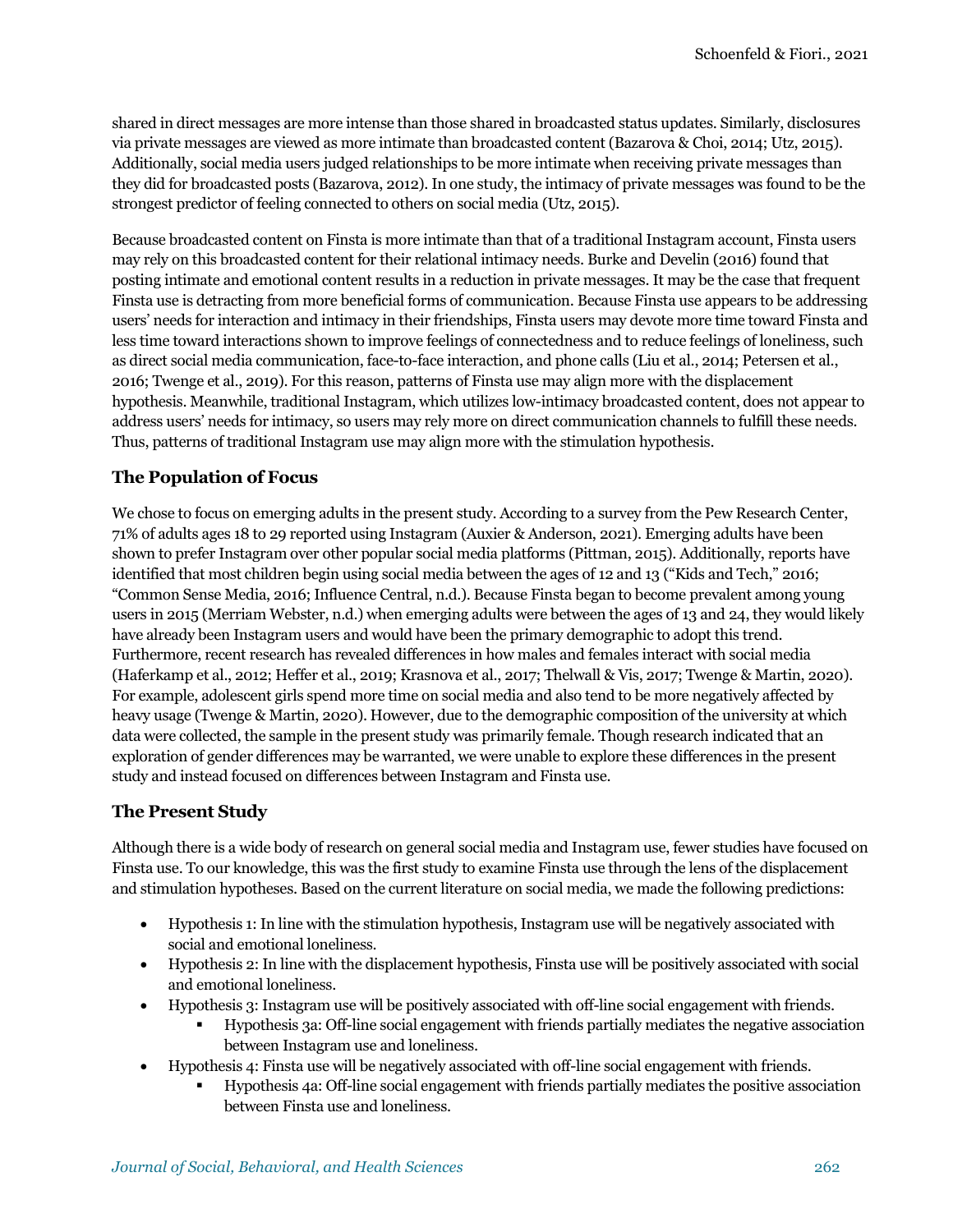# **Method**

Participants were recruited through multiple methods, including solicitation flyers, social media posts, the undergraduate psychology participant pool of a medium-size Northeast U.S. university, and snowball sampling. We collected data via online surveys from *N* = 330 emerging adults between the ages of 18 to 29 (*M* = 20.79 years). Our sample consisted of 20.3% (*n* = 67) males, 77.0% (*n* = 257) females, and 1.8% (*n* = 6) individuals who identified as another gender. The sample was 49.1% White, 17.6% Asian, 14.5% Hispanic or Latino, 7.9% Black, and 10.0% other. In terms of relationship status, 48.2% (*n* = 159) of participants were single,  $38.8\%$  ( $n = 128$ ) were in a committed relationship, and  $13\%$  ( $n = 43$ ) were casually dating. Participants answered self-report questions relating to Instagram use, Finsta use, loneliness, and off-line social engagement. All participants gave informed consent prior to completing the survey. This study fully complied with the protocols set forth by the institutional review board at the affiliated university.

#### **Measures**

#### **Instagram and Finsta Use**

Instagram use was measured using a five-item scale that was created for the present study. Items on this scale assessed how often users perform various functions on their main Instagram account: posting content, tagging other users in content, viewing other users' content, liking content, and commenting on content. Items were measured on a 6-point Likert scale, from 1 (*never*) to 6 (*very frequently, about once an hour or more*). The five items were added to create a sum score ranging from 5 to 30, with a larger score representing greater Instagram use. This scale had high internal consistency ( $\alpha$  = .74). Finsta use was measured with a scale identical to the Instagram use scale, with the words "main Instagram account" replaced with "Finsta account." This scale also had high internal consistency ( $\alpha = .89$ ).

#### **Emotional and Social Loneliness**

Loneliness was measured with the de Jong Gierveld Loneliness Scale (de Jong Gierveld & Tilburg, 2006). The scale consisted of two three-item subscales that assessed emotional loneliness (e.g., "I miss having people around me") and social loneliness (e.g., "There are enough people I feel close to"). Each item was scored on a 2-point Likert scale from 0 (*no*) to 1 (*more or less or yes*). Responses to each item were summed to create a score from 0 to 3 for each subscale, with a higher score indicating greater loneliness. This scale for overall loneliness had high internal consistency ( $\alpha$  = .72), as did the social loneliness subscale ( $\alpha$  = .77). The emotional loneliness subscale had moderate internal consistency ( $α = .57$ ).

#### **Off-Line Social Engagement**

OSE-friend was measured using the friendship subscale of the Lubben Social Network Scale (Lubben, 1988). This subscale consisted of six items that assessed social involvement with friends. We adapted this scale to directly indicate that "seeing or hearing from others" included phone calls, video chats, text messages, and emails but excluded social media communication. Items that assessed the number of social ties (e.g., "How many friends do you see or hear from at least once a month?") were scored on a scale from 0 (*none*) to 5 (*nine or more*). Items that assessed frequency of communication (e.g., "How often do you hear from the friend with whom you have most contact?") were scored on a scale from 0 (*less than monthly*) to 5 (*daily*). Items that assessed social participation (e.g., "When one of your friends has an important decision to make, how often do they talk to you about it?") were scored on a scale from 0 (*never*) to 5 (*always*). All six items were summed to create a score ranging from 0 to 30, with a larger score indicating more social engagement with friends. The friendship subscale had high internal consistency ( $\alpha = .82$ ).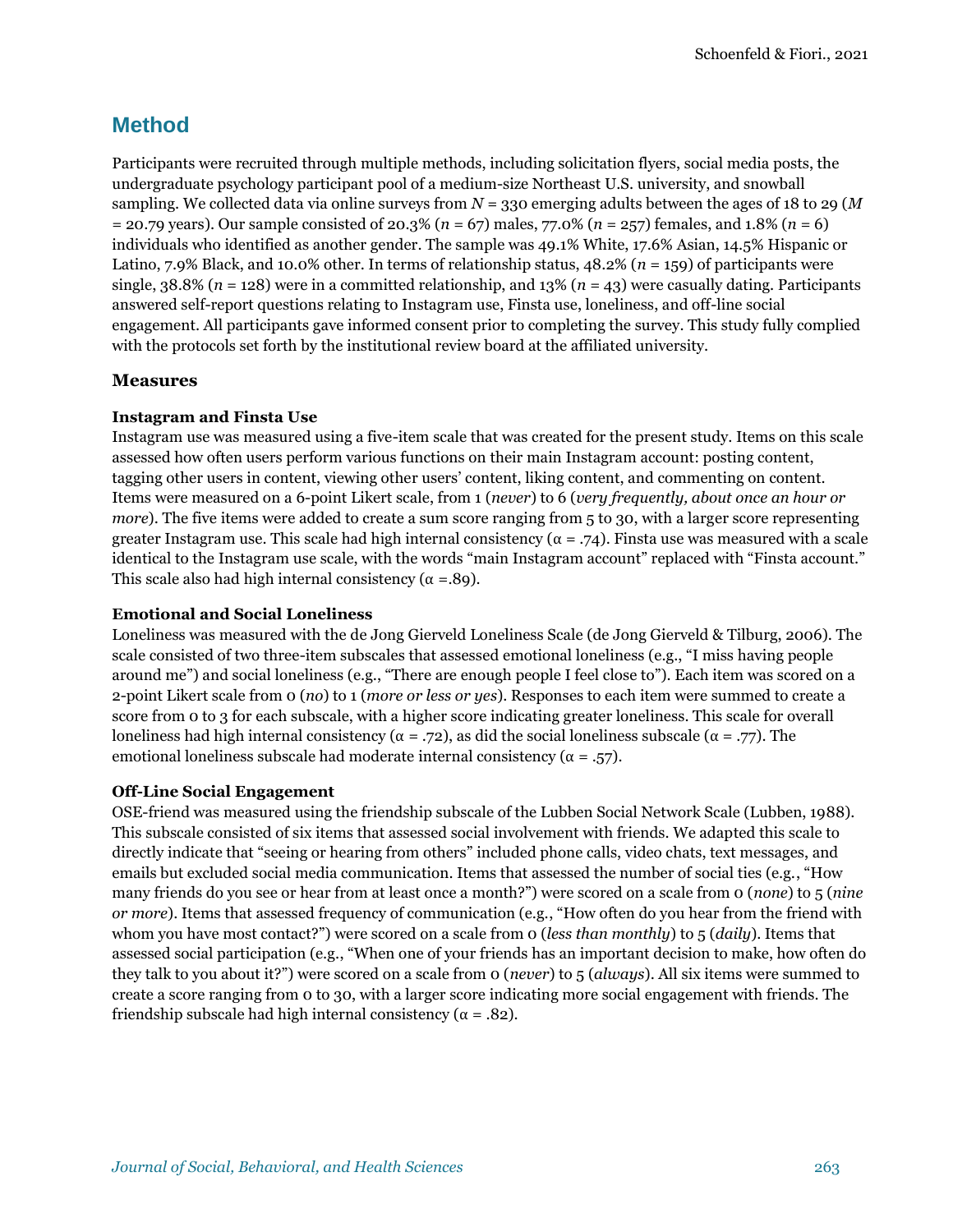# **Results**

### **Descriptive Statistics**

Of the 330 participants in our sample, 92.7% (*n* = 306) reported having an Instagram account, and 35.5% (*n* = 117) reported having a Finsta account. On average, participants reported moderately high Instagram use (*M* = 19.75, *SD* = 4.21) and moderate Finsta use (*M* = 17.83, *SD* = 6.07). Our sample had a mean emotional loneliness of 1.79 (*SD* = 1.05) and a mean social loneliness of 1.43 (*SD* = 1.24). As shown in Table 1, participants had a moderate level of OSE-friend  $(M = 18.04, SD = 5.83)$ .

Unsurprisingly, Instagram use was highly correlated with Finsta use (*r* = .32, *p* < .001; see Table 1). Social loneliness and emotional loneliness were also highly correlated ( $r = .31, p < .001$ ). OSE-friend was negatively correlated with both social loneliness  $(r = -.40, p < .001)$  and emotional loneliness  $(r = -.22, p < .001)$ . Whereas Finsta use was positively correlated with social loneliness (*r* = .23, *p* = .012), Instagram use was negatively correlated with social loneliness (*r* = -.18, *p* = .002). Additionally, Instagram use was highly correlated with OSE-friend  $(r = .20, p < .001)$ .

### **Predicting Loneliness and Friend Social Engagement From Instagram and Finsta Use**

To test our hypotheses, we conducted a series of two-step hierarchical linear regressions controlling for age, gender, ethnicity, and relationship status. We examined Instagram use and Finsta use in separate regression models because including both in the same models reduced our sample size to only those with Finsta accounts  $(n = 117)$ .

#### **Loneliness**

Neither Instagram use (β = .01, *p* = .905) nor Finsta use (β = .15, *p* = .122) were associated with emotional loneliness (see Table 2). Instagram use was significantly negatively associated with social loneliness (β = -.17, *p* = .003; see Table 3), providing partial support for Hypothesis 1. In contrast, Finsta use was significantly positively associated with social loneliness (β = .27, *p* = .004; see Table 3), providing partial support for Hypothesis 2.

#### **OSE-Friend**

In line with Hypothesis 3, Instagram use was positively associated with OSE-friend ( $\beta$  = .20,  $p$  = .001; see Table 4). To determine whether OSE-friend might mediate the association between Instagram use and social loneliness, we followed that analysis with a three-step hierarchical linear regression in which we added OSEfriend to the model predicting social loneliness from Instagram use. As shown in Table 5, when OSE-friend was added to the model in Step 3, Instagram use no longer significantly predicted social loneliness (*β* = -.10, *p* = .08), supporting Hypothesis 3a. This partial mediation is depicted in Figure 1; essentially, it appears that Instagram use is positively associated with OSE-friend, which is in turn associated with lower levels of social loneliness.

As shown in Table 4, Finsta use was not significantly associated with OSE-friend (*β* = .15, *p* = .111); therefore, Hypothesis 4 was not supported, and we did not test for OSE-friend as a mediator between Finsta use and social loneliness. Thus, Hypothesis 4a was also not supported.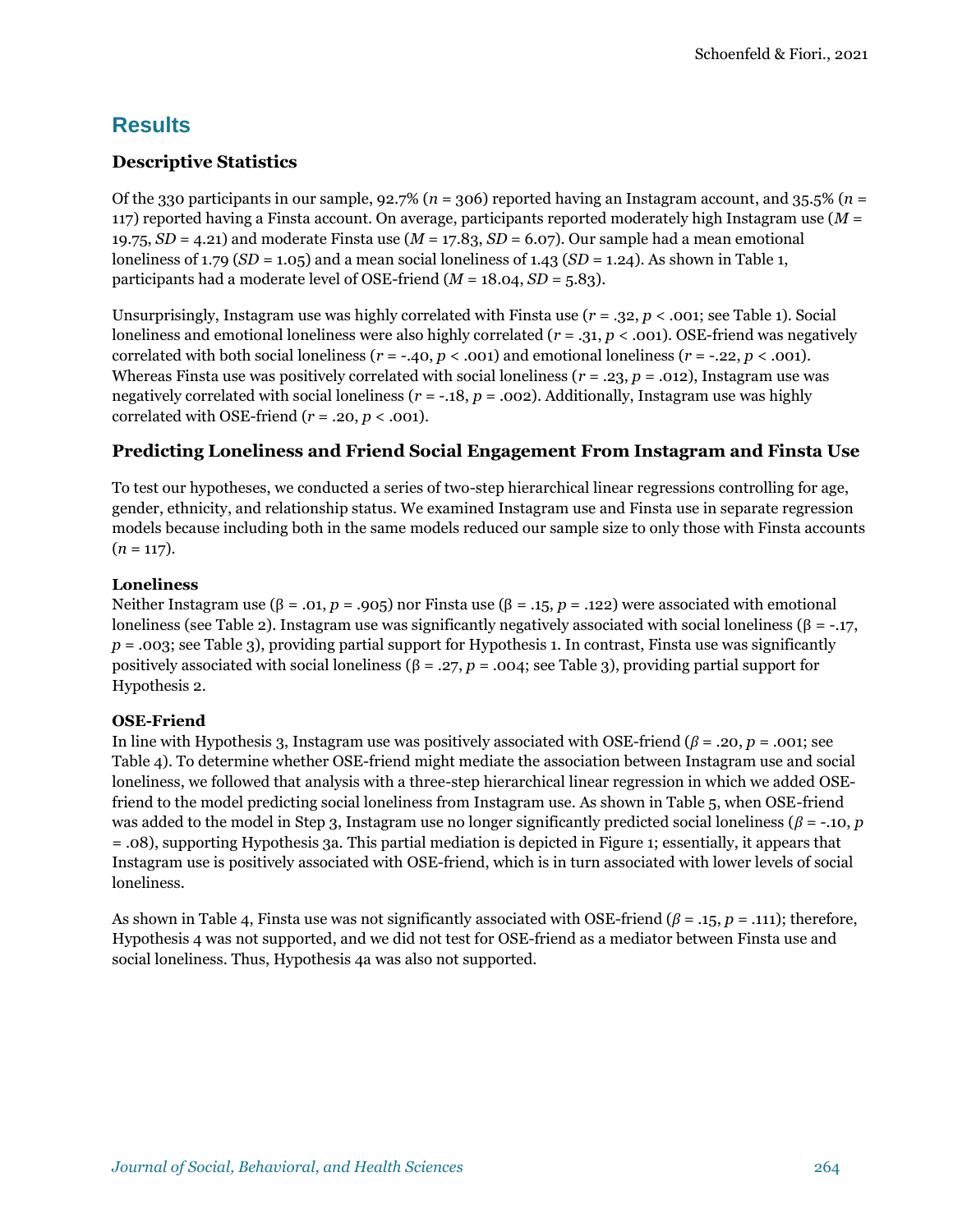| Variable                        | $\boldsymbol{M}$ | SD   | 1        | $\overline{2}$ | 3       | 4       | 5        | 6      | 7        | 8        |
|---------------------------------|------------------|------|----------|----------------|---------|---------|----------|--------|----------|----------|
| 1. Age                          | 20.79            | 2.86 |          |                |         |         |          |        |          |          |
| 2. Gender (female)              | 77.9%            | n/a  | $-.14*$  |                |         |         |          |        |          |          |
| 3. Ethnicity (White)            | 49.1%            | n/a  | $-.01$   | $-.08$         |         |         |          |        |          |          |
| 4. Relationship status (single) | 48.2%            | n/a  | $.16***$ | .03            | $-.03$  |         |          |        |          |          |
| 5. Instagram use                | 19.75            | 4.21 | .05      | .08            | $-.12*$ | .09     |          |        |          |          |
| 6. Finsta use                   | 17.83            | 6.07 | .03      | .01            | $-.08$  | .12     | .32      |        |          |          |
| 7. Emotional loneliness         | 1.79             | 1.05 | $-.06$   | $-.02$         | $.12*$  | $-.11*$ | $-.03$   | .12    |          |          |
| 8. Social loneliness            | 1.43             | 1.24 | .01      | $-0.00$        | .01     | $-.12*$ | $-.18**$ | $.23*$ | $.31***$ |          |
| 9. OSE-friend                   | 18.04            | 5.83 | $-.18**$ | $-.00$         | $-0.09$ | .08     | $.20***$ | .16    | $-.22**$ | $-.40**$ |

**Table 1.** *Means, Standard Deviations, and Intercorrelations for All Study Variables*

\**p* < .05*, \* p <* .01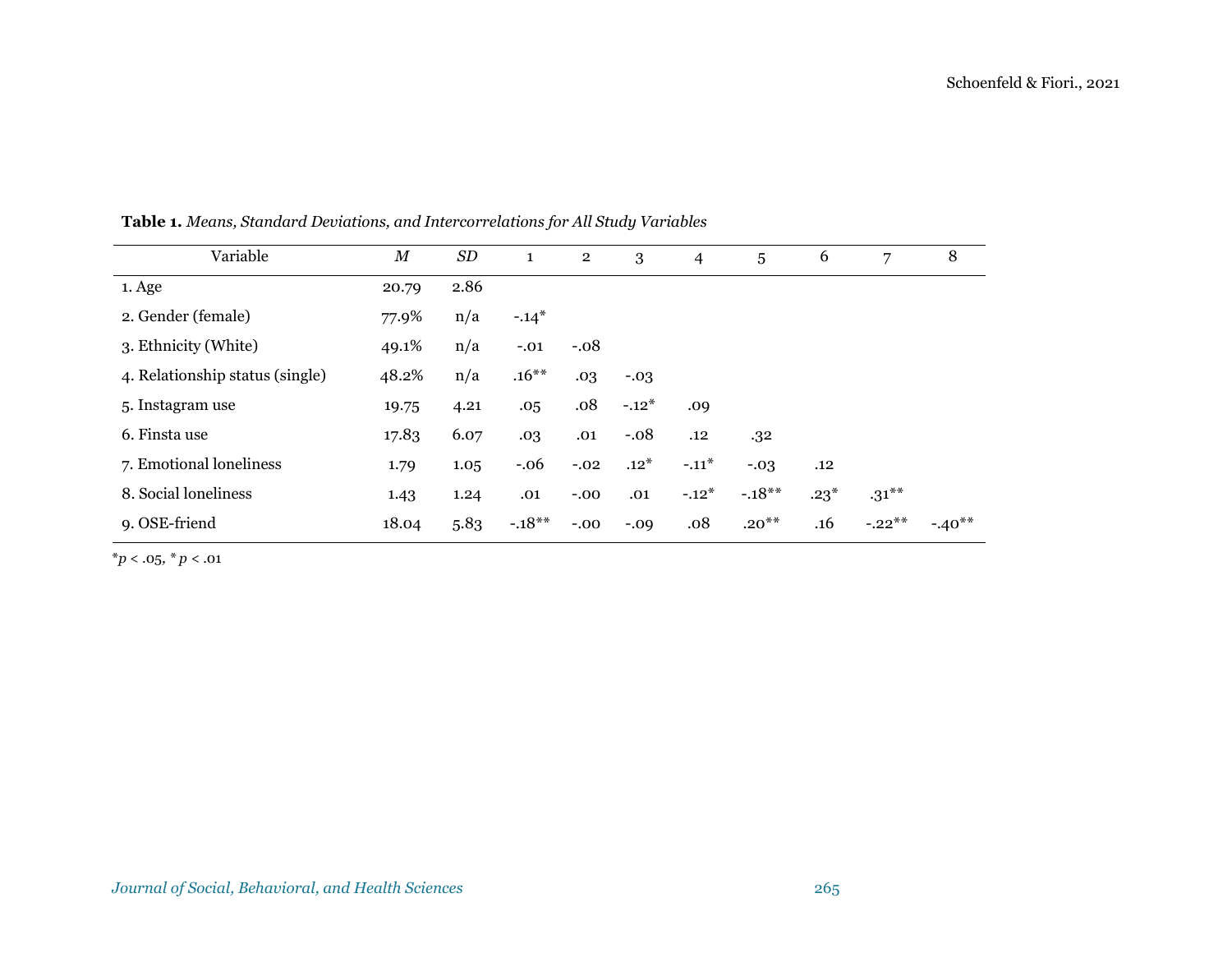| Variable            | Step 1           |     |        |                  | Step 2           |     |         |                  |
|---------------------|------------------|-----|--------|------------------|------------------|-----|---------|------------------|
|                     | $\boldsymbol{B}$ | SE  | β      | $\boldsymbol{p}$ | $\boldsymbol{B}$ | SE  | $\beta$ | $\boldsymbol{p}$ |
| Age                 | .01              | .05 | .02    | .825             | .01              | .05 | .02     | .842             |
| Gender              | $-.04$           | .25 | $-.02$ | .871             | $-.04$           | .25 | $-.02$  | .859             |
| Ethnicity           | .11              | .07 | .16    | .092             | .12              | .07 | .17     | .073             |
| Relationship status | .00              | .11 | .00    | .970             | $-.01$           | .10 | $-.01$  | .897             |
| Finsta use          |                  |     |        |                  | .03              | .02 | .15     | .122             |
| Age                 | $-.02$           | .02 | $-.04$ | .473             | $-.02$           | .02 | $-.04$  | .471             |
| Gender              | .03              | .14 | .01    | .857             | .03              | .14 | .01     | .864             |
| Ethnicity           | .10              | .04 | .15    | $.012*$          | .10              | .04 | .15     | $.012*$          |
| Relationship status | $-.11$           | .06 | $-.10$ | .095             | $-.11$           | .07 | $-.10$  | .094             |
| Instagram use       |                  |     |        |                  | .00              | .01 | .01     | .905             |

**Table 2.** *Hierarchical Linear Regression Predicting Emotional Loneliness From Finsta Use (top) and Instagram Use (bottom)*

 $*p < .05.$   $**p < .01.$   $***p < .001.$ 

|                        | <b>Table 3.</b> Hierarchical Linear Regression Predicting Social Loneliness From Finsta Use (top) and |  |  |
|------------------------|-------------------------------------------------------------------------------------------------------|--|--|
| Instagram Use (bottom) |                                                                                                       |  |  |

|                     | Step 1 |     |         |                  | Step 2   |         |         |                  |
|---------------------|--------|-----|---------|------------------|----------|---------|---------|------------------|
| Variable            | B      | SE  | $\beta$ | $\boldsymbol{p}$ | $\bf{B}$ | SE      | β       | $\boldsymbol{p}$ |
| Age                 | $-.00$ | .06 | $-.01$  | .942             | $-.01$   | .06     | $-.01$  | .906             |
| Gender              | $-.24$ | .31 | $-.08$  | .438             | $-25$    | .30     | $-0.09$ | .407             |
| Ethnicity           | .11    | .08 | .13     | .180             | .12      | .08     | .15     | .115             |
| Relationship status | $-.10$ | .13 | $-.07$  | .444             | $-.14$   | $.13\,$ | $-.10$  | .270             |
| Finsta use          |        |     |         |                  | .06      | .02     | .27     | $.004***$        |
| Age                 | .01    | .03 | .03     | .590             | .02      | .03     | .04     | .497             |
| Gender              | $-.01$ | .17 | $-.01$  | .937             | .02      | .17     | .01     | .887             |
| Ethnicity           | .01    | .05 | .01     | .914             | $-.01$   | .05     | $-.01$  | .822             |
| Relationship status | $-.16$ | .08 | $-.12$  | $.036*$          | $-.14$   | .08     | $-.11$  | .063             |
| Instagram use       |        |     |         |                  | $-.05$   | .02     | $-.17$  | $.003***$        |

 $**p* < .05. ***p* < .01. ****p* < .001.$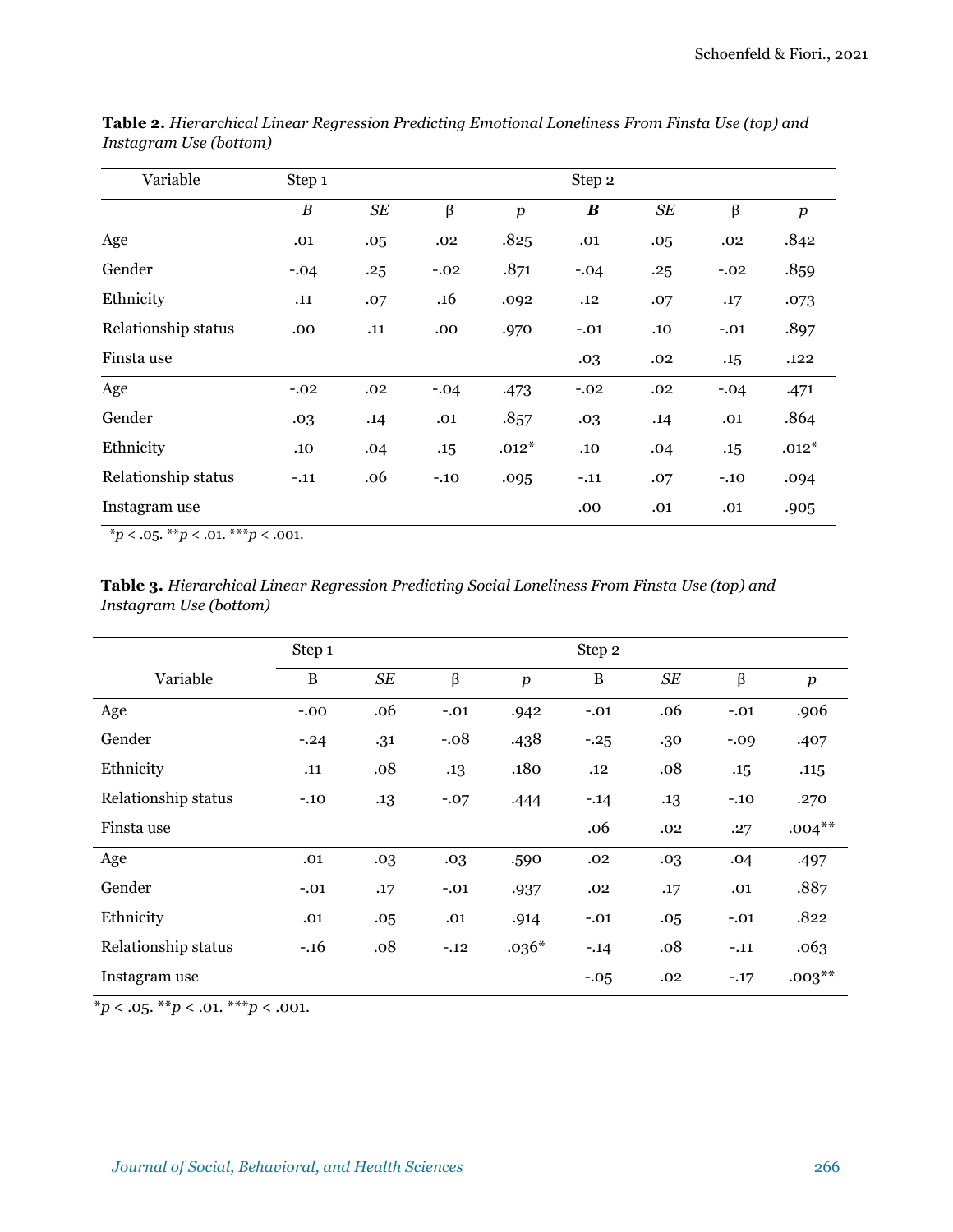**Figure 1.** *Off-Line Social Engagement Mediates the Relationship Between Instagram Use and Social Loneliness*.



added to the model.

**Table 4.** *Hierarchical Linear Regression Predicting Off-Line Social Engagement With Friends From Finsta Use (top) and Instagram Use (bottom)*

|                     | Step 1  |      |         |                  | Step 2       |      |         |                  |
|---------------------|---------|------|---------|------------------|--------------|------|---------|------------------|
| Variable            | B       | SE   | β       | $\boldsymbol{p}$ | $\, {\bf B}$ | SE   | $\beta$ | $\boldsymbol{p}$ |
| Age                 | $-.21$  | .26  | $-0.09$ | .414             | $-.22$       | .25  | $-.09$  | .397             |
| Gender              | .47     | 1.28 | .04     | .717             | .45          | 1.28 | .04     | .727             |
| Ethnicity           | $-0.63$ | .34  | $-.18$  | .065             | $-60$        | .34  | $-.17$  | .080             |
| Relationship status | $-36$   | .54  | $-.06$  | .509             | $-45$        | .54  | $-.08$  | .405             |
| Finsta use          |         |      |         |                  | .13          | .08  | .15     | .111             |
| Age                 | $-38$   | .12  | $-.18$  | $.002**$         | $-39$        | .12  | $-.19$  | $.001***$        |
| Gender              | $-.86$  | .81  | $-.06$  | .290             | $-1.06$      | .79  | $-.08$  | .183             |
| Ethnicity           | $-43$   | .23  | $-.11$  | .058             | $-35$        | .23  | $-0.09$ | .125             |
| Relationship status | .44     | .36  | .07     | .223             | .34          | .36  | .05     | .347             |
| Instagram use       |         |      |         |                  | .28          | .08  | .20     | $.001***$        |

 $*p < .05.$  \*\**p* < .01. \*\*\**p* ≤ .001.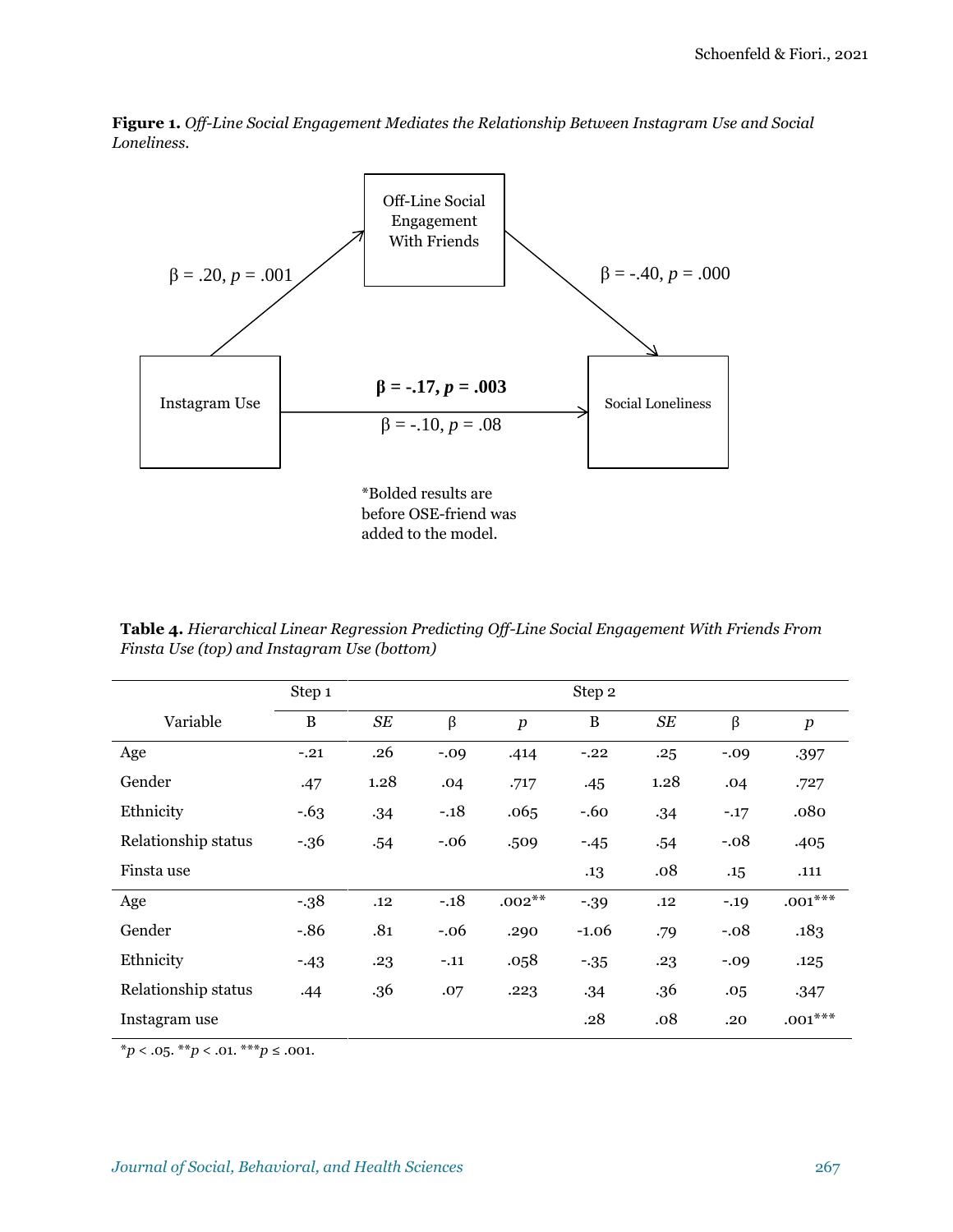|                     | Step 1 |           |        |         | Step 2  |                      |         |                  | Step 3 |           |         |           |
|---------------------|--------|-----------|--------|---------|---------|----------------------|---------|------------------|--------|-----------|---------|-----------|
| Variable            | B      | <b>SE</b> | β      | p       | B       | $S\hspace{-0.08em}E$ | $\beta$ | $\boldsymbol{p}$ | B      | <b>SE</b> | β       | p         |
| Age                 | .01    | .03       | .03    | .590    | .02     | .03                  | .04     | .497             | $-.02$ | .02       | $-.04$  | .506      |
| Gender              | $-.01$ | .17       | $-.01$ | .937    | .02     | .17                  | .01     | .887             | $-.07$ | .16       | $-.02$  | .680      |
| Ethnicity           | .01    | .05       | .01    | .914    | $-.01$  | .05                  | $-.01$  | .822             | $-.04$ | .05       | $-0.05$ | .371      |
| Relationship status | $-.16$ | .08       | $-.12$ | $.036*$ | $-.14$  | .08                  | $-.11$  | .063             | $-.12$ | .07       | $-.09$  | .106      |
| Instagram use       |        |           |        |         | $-0.05$ | .02                  | $-.17$  | $.003***$        | $-.03$ | .02       | $-.10$  | .080      |
| OSE-friend          |        |           |        |         |         |                      |         |                  | $-.08$ | .01       | $-40$   | $.000***$ |

**Table 5.** *Hierarchical Linear Regression Predicting Social Loneliness From Instagram Use and Off-Line Social Engagement With Friends (OSE-friend)*

 $*_{p < .05.} * p < .01. * * p < .001.$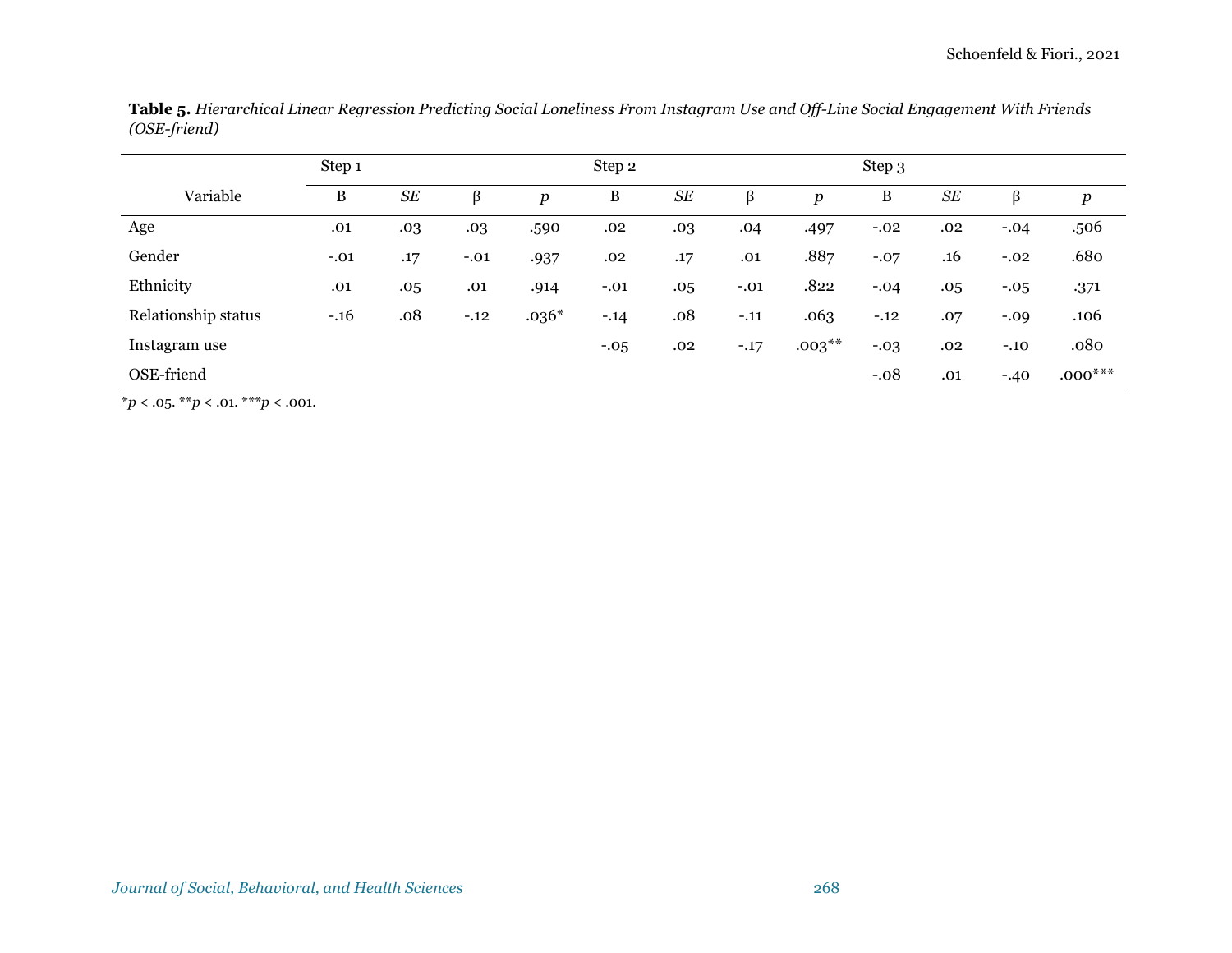### **Discussion**

#### **Differential Associations With Loneliness for Instagram and Finsta**

As suggested by Ryan et al. (2017), the literature on social media may contain conflicting findings regarding the relationship between social media use and loneliness due to differences in how people use social media. Because Finsta offers users a more authentic alternative to traditional Instagram use through a small follower base of close friends and a disregard for the norms of traditional social media use, in the present study we were interested in exploring whether Finsta use differed from Instagram use in its relationships with loneliness and off-line social engagement.

In line with our hypothesis, Finsta use was positively associated with social loneliness. Studies have shown that perceived social support and tie strength are more closely related to direct social media communication (e.g., comments and direct messages) than to broadcasted, untargeted posting behavior or to passive consumption of posted content (Burke & Kraut, 2014, 2016). Although research has shown that Finsta content is typically more intimate than standard social media content (Dewar et al., 2019; Duffy & Chan, 2019), the norm of broadcasted content rather than direct communication may not be enough to cultivate the feelings of belongingness and connectedness that thwart social loneliness.

As explained by Nowland et al. (2018), the displacement hypothesis suggests that social media use increases loneliness by replacing off-line social interactions with online interactions. Interestingly, although we found that Finsta use was positively associated with social loneliness, we did not find a significant relationship between Finsta use and OSE-friend. This suggests that Finsta users' increased social loneliness may not be due to displacement of one-on-one social interactions. Sheldon (2008) found that people who are unsatisfied with their in-person social interactions logged into their Facebook accounts more frequently. It could be that instead of Finsta making users lonelier, individuals who lack adequate social support and social engagement turn to Finsta as a social crutch (see Kraut et al., 2002).

In line with our hypotheses, Instagram use was negatively associated with social loneliness and positively associated with off-line social support with friends. Additionally, we found that OSE-friend seemed to partially mediate the association between Instagram use and social loneliness. These results support the idea that patterns of Instagram use may align more with the stimulation hypothesis. Content on Instagram is often characterized by its curated and shallow nature (Bryant & Marmo, 2012; Chua & Chang, 2016). As shown in a study by Hall (2018b), users do not typically feel that they have interacted socially after using a traditional social media account, such as Instagram. Because Instagram does not sufficiently address social interaction needs, users must rely on other forms of social interaction, such as face-to-face interaction or phone calls, which have been linked to increased feelings of interconnectedness and reduced loneliness (Liu et al., 2014; Petersen et al., 2016; Twenge et al., 2019). However, due to the correlational design of our study, we cannot definitively assume the directionality of these results. For example, it is possible that those who have more active social lives have more to post about on Instagram because Instagram content tends to be more social in nature than Finsta content. In fact, Kraut et al. (2002) proposed the rich-get-richer hypothesis, or the idea that people who are already highly sociable use social media to reinforce connections with members of their social networks. This could explain both the negative association between Instagram use and social loneliness and the positive association between Instagram use and off-line social engagement.

In contrast with our hypotheses, neither Instagram use nor Finsta use were associated with emotional loneliness. These results are similar to those found by Pollet et al. (2011) that social media users did not differ from those who did not use social media in regard to feelings of emotional closeness to members of their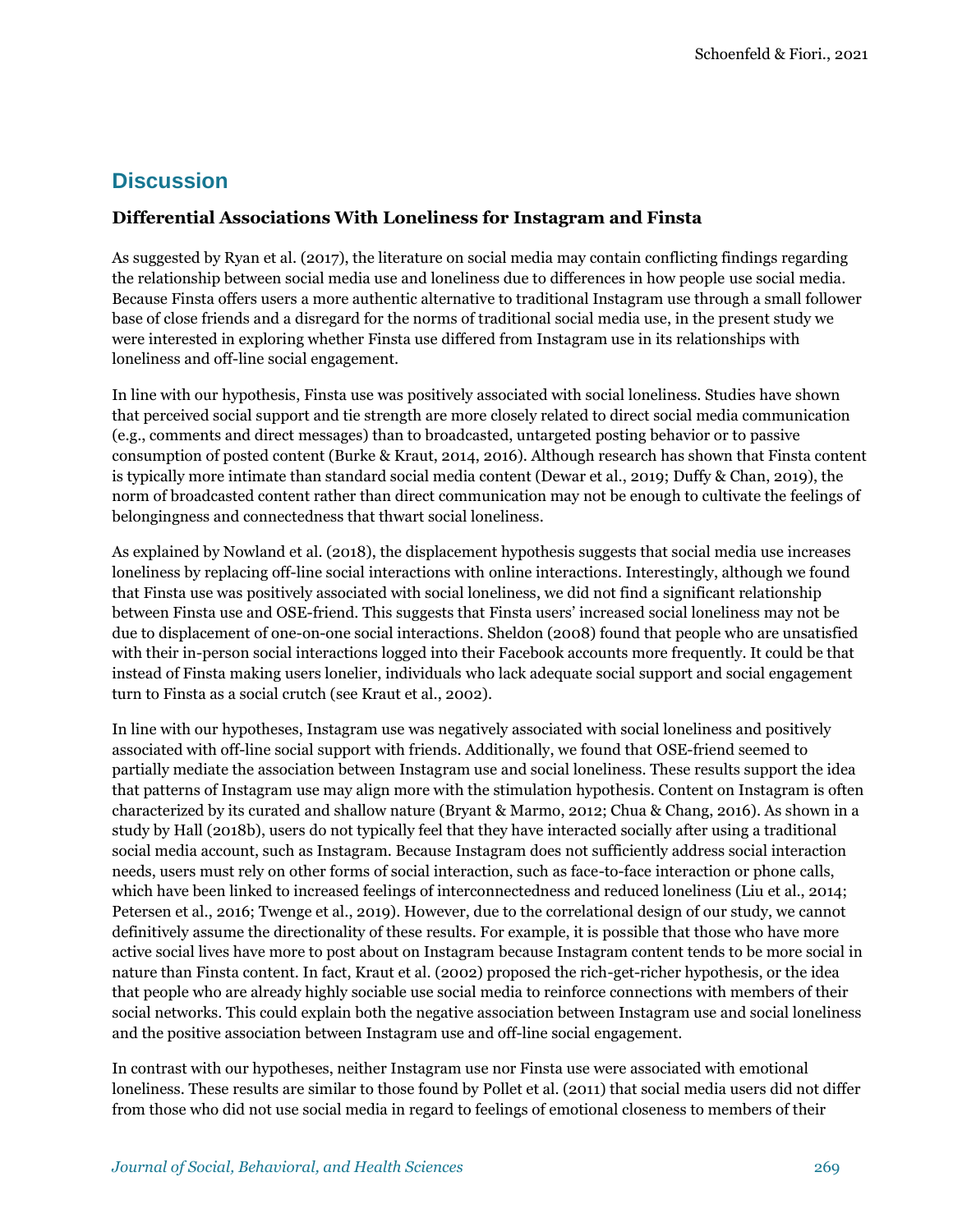social networks. Additionally, Pollet et al. found that time spent on social media was not related to emotional closeness with others. Although Finsta and Instagram differ in terms of how intimate the content is, it may be that social media use does not amplify or reduce feelings of emotional loneliness because individuals typically engage in face-to-face interactions with their closest ties.

### **Limitations**

Although this study attempted to remedy the lack of research on Finsta as a social media platform, our findings should be considered with some limitations in mind. First, our sample was largely female, which prevented us from exploring meaningful analyses regarding gender differences. Research had demonstrated that males and females use social media in different ways (Haferkamp et al., 2012; Heffer et al., 2019; Krasnova et al., 2017; Thelwall & Vis, 2017; Twenge & Martin, 2020), and we might expect gender to moderate the associations we found in the present study. Importantly, however, gender was not directly related to any of our outcome variables (see Table 1). Future research with a more representative sample should examine whether the differential associations between Finsta and Instagram use and loneliness hold for both males and females. A second limitation was the correlational design of the study. Because we did not use an experimental design, we cannot indicate causality or directionality between our predictor and outcome variables. Additionally, without longitudinal data, the directionality of our mediation model is inconclusive. As mentioned, it may be the case that those who are sociable use Instagram more, whereas those who are lonely feel more comfortable in the intimate digital environment of Finsta.

### **Directions for Future Research**

To determine the directionality of the relationships between Instagram use, Finsta use, loneliness, and off-line social engagement, future researchers could use an experimental and/or longitudinal design. Some previous studies offered insights into what these designs could look like. Dienlin et al. (2017) tested the stimulation hypothesis through a longitudinal study that tracked people's loneliness and frequency of communication via face-to-face, social media, and instant messaging over the course of 6 months. Other researchers used longitudinal, experimental designs. Deters and Mehl (2013) explored the effect of the increased posting of Facebook status updates on loneliness through a longitudinal control group study in which participants in the experimental condition were asked to post more Facebook statuses than usual. A similar study by Hunt et al. (2018) focused on the effect of reduced social media use on loneliness by using a longitudinal, experimental design in which participants in the experimental condition were asked to limit their Facebook, Instagram, and Snapchat use for 3 weeks. Additionally, future researchers of Finsta may want to use experience sampling (i.e., diary method) to obtain more than daily longitudinal data about Finsta use.

### **Conclusions**

Our findings imply that all social media are not created equal; even within the same platform (Instagram), we found differential associations with social loneliness depending on the type of account. Specifically, we found that the relationships between loneliness, social engagement, and Instagram use provided support for the stimulation hypothesis, whereas the relationships between loneliness, social engagement, and Finsta use partially supported the displacement hypotheses. These results contribute to the understanding of Finsta, a relatively understudied social media platform. The differential associations found in this study have potential clinical implications as well. Social media use has been linked to depression, anxiety, and low self-esteem (Dhir et al., 2018; Woods & Scott, 2016). Clinicians may use the findings from our study to acknowledge that these negative implications of social media use can depend on what platform is being used. Additionally, in light of the current coronavirus pandemic, it is especially relevant to explore patterns of social media use and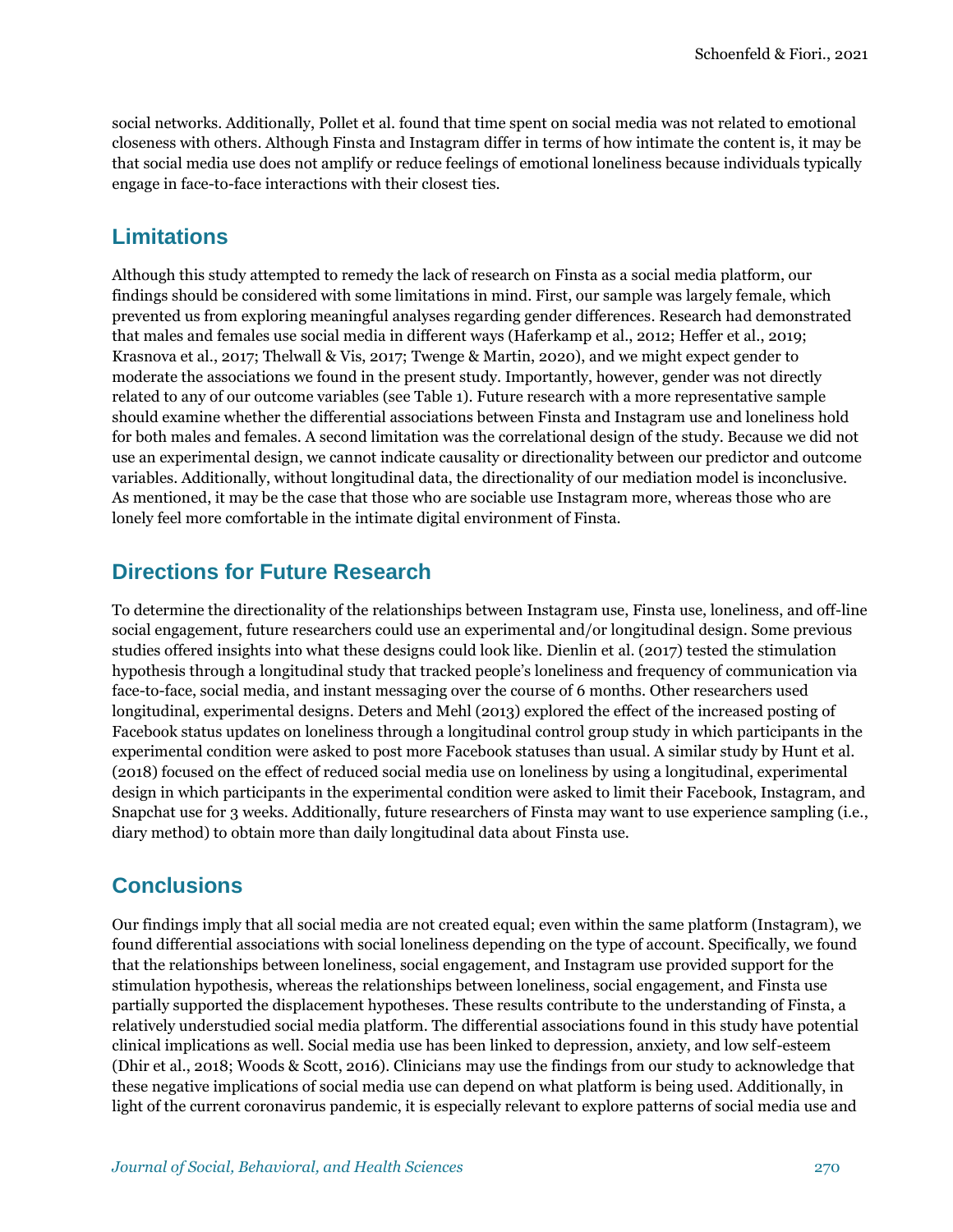loneliness. Due to stay-at-home orders issued across the United States, individuals are getting fewer face-toface interactions than usual and may be depending more on social media as a form of social interaction. Our findings may help researchers understand whether this increased social media use is helping or hurting users during an already stressful and isolating time.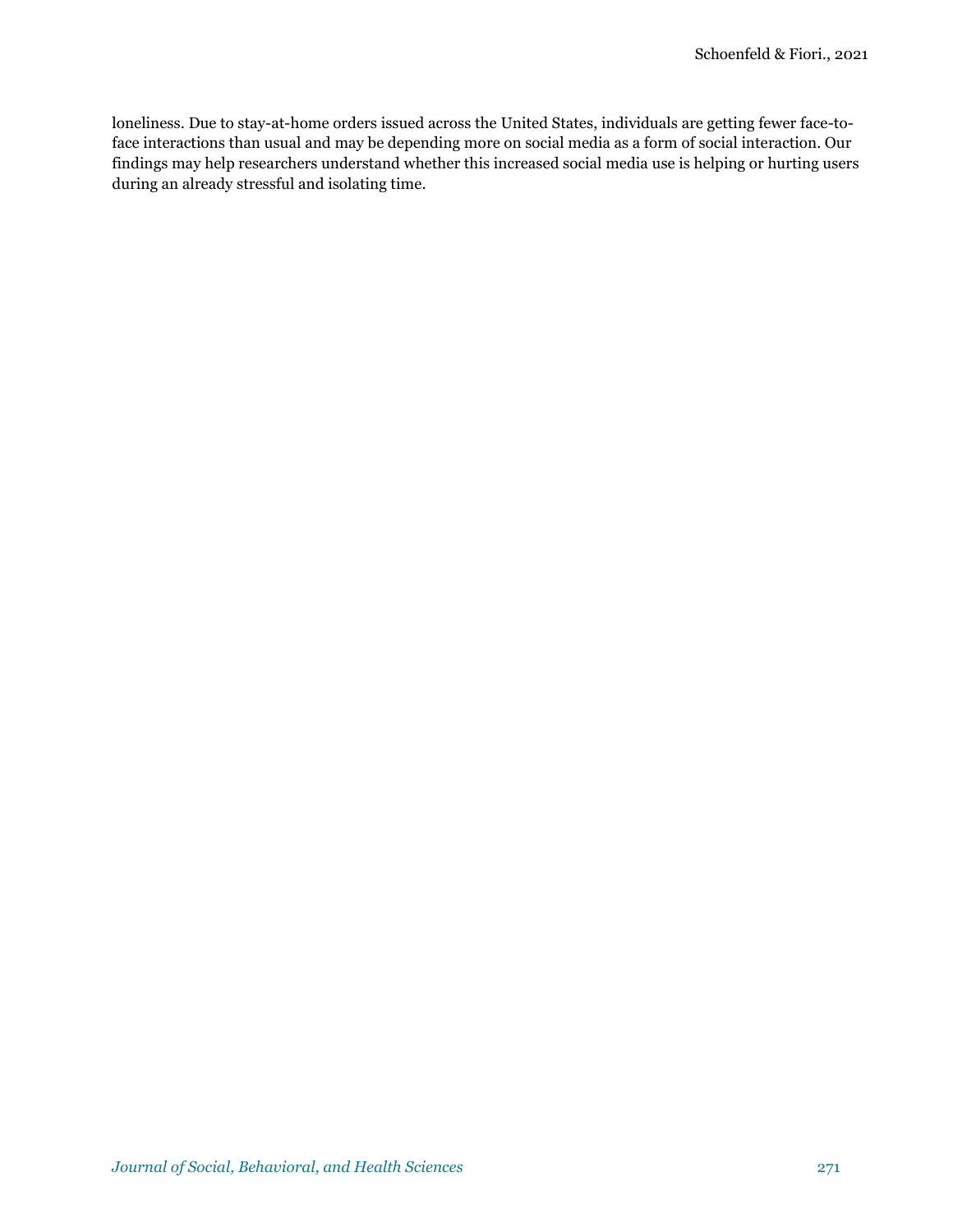### **References**

- Ahn, D., & Shin, D. (2013). Is the social use of media for seeking connectedness or for avoiding social isolation? Mechanisms underlying media use and subjective well-being. *Computers in Human Behavior*, *29*(6), 2453–2462[. https://doi.org/10.1016/j.chb.2012.12.022](https://doi.org/10.1016/j.chb.2012.12.022)
- Amati, V., Meggiolaro, S., Rivellini, G., & Zaccarin, S. (2018). Social relations and life satisfaction: The role of friends. *Genus*, *74*(1), 1–18. <https://doi.org/10.1186/s41118-018-0032-z>
- Arnett, J. J. (2000). Emerging adulthood: A theory of development from the late teens through the twenties. *American Psychologist*, *55*(5), 469–480. [https://doi.org/10.1037/0003-066X.55.5.469](https://psycnet.apa.org/doi/10.1037/0003-066X.55.5.469)
- Auxier, B., & Anderson, M. (2021). Social media use in 2021. *Pew Research Center*. <https://www.pewresearch.org/internet/2021/04/07/social-media-use-in-2021/>
- Bazarova, N. N. (2012). Public intimacy: Disclosure interpretation and social judgments on Facebook. *Journal of Communication*, *62*(5), 815–832[. https://doi.org/10.1111/j.1460-2466.2012.01664.x](https://doi.org/10.1111/j.1460-2466.2012.01664.x)
- Bazarova, N. N., & Choi, Y. H. (2014). Self-disclosure in social media: Extending the functional approach to disclosure motivations and characteristics on social network sites. *Journal of Communication*, *64*(4), 635–657.<https://doi.org/10.1111/jcom.12106>
- Bazarova, N. N., Choi, Y. H., Schwanda Sosik, V., Cosley, D., & Whitlock, J. (2015). Social sharing of emotions on Facebook: Channel differences, satisfaction, and replies [Paper presentation]. Proceedings of the 18th ACM Conference on Computer Supported Cooperative Work & Social Computing, 154–164. Vancouver BC, Canada.<https://doi.org/10.1145/2675133.2675297>
- Bryant, E. M., & Marmo, J. (2012). The rules of Facebook friendship: A two-stage examination of interaction rules in close, casual, and acquaintance friendships. *Journal of Social and Personal Relationships*, *29*(8), 1013–1035. [https://doi.org/10.1177/0265407512443616](https://doi.org/10.1177%2F0265407512443616)
- Burke, M., & Develin, M. (2016). *Once more with feeling: Supportive responses to social sharing on Facebook* [Paper presentation]. Proceedings of the 19th ACM Conference on Computer-Supported Cooperative Work & Social Computing, 1462–1474. Vancouver BC, Canada. <https://doi.org/10.1145/2818048.2835199>
- Burke, M., & Kraut, R. E. (2014). Growing closer on Facebook: Changes in tie strength through social network site use. In *Proceedings of the SIGCHI Conference on Human Factors in Computing Systems* (pp. 4187–4196)[. https://doi.org/10.1145/2556288.2557094](https://doi.org/10.1145/2556288.2557094)
- Burke, M., & Kraut, R. E. (2016). The relationship between Facebook use and well-being depends on communication type and tie strength. *Journal of Computer-Mediated Communication*, *21*(4), 265– 281.<https://doi.org/10.1111/jcc4.12162>
- Burke, M., Kraut, R., & Marlow, C. (2011). Social capital on Facebook: Differentiating uses and users. In *Proceedings of the SIGCHI Conference on Human Factors in Computing Systems* (pp. 571–580). <https://doi.org/10.1145/1978942.1979023>
- Cacioppo, S., Grippo, A. J., London, S., Goossens, L., & Cacioppo, J. T. (2015). Loneliness: Clinical import and interventions. *Perspectives on Psychological Science*, *10*(2), 238–249. [https://doi.org/10.1177/1745691615570616](https://doi.org/10.1177%2F1745691615570616)
- Cauberghe, V., Van Wesenbeeck, I., De Jans, S., Hudders, L., & Ponnet, K. (2021). How adolescents use social media to cope with feelings of loneliness and anxiety during COVID-19 lockdown. *Cyberpsychology*, *Behavior, and Social Networking*, *24*(4), 250–257.<https://doi.org/10.1089/cyber.2020.0478>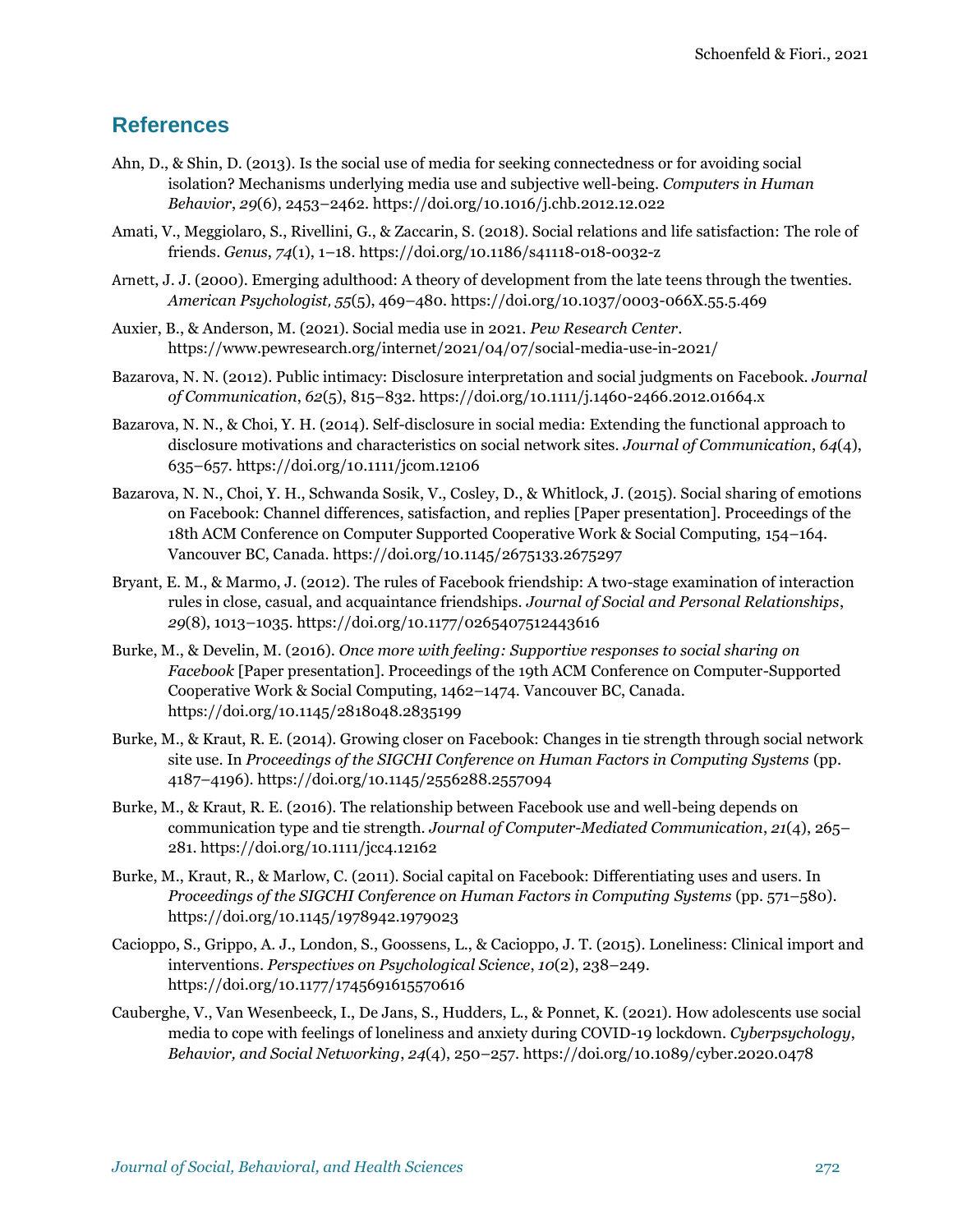- Chua, T. H. H., & Chang, L. (2016). Follow me and like my beautiful selfies: Singapore teenage girls' engagement in self-presentation and peer comparison on social media. *Computers in Human Behavior*, *55*, 190–197.<https://doi.org/10.1016/j.chb.2015.09.011>
- Common Sense Media. (2016). *Common Sense Census: Plugged-in parents of tweens and teens*. [https://www.commonsensemedia.org/research/the-common-sense-census-plugged-in-parents-of](https://www.commonsensemedia.org/research/the-common-sense-census-plugged-in-parents-of-tweens-and-teens-2016)[tweens-and-teens-2016](https://www.commonsensemedia.org/research/the-common-sense-census-plugged-in-parents-of-tweens-and-teens-2016)
- Constine, J. (2018). *Instagram hits 1 billion monthly users, up from 800M in September*. The Crunch. <https://techcrunch.com/2018/06/20/instagram-1-billion-users/>
- Costa, R. M., Patrão, I., & Machado, M. (2018). Problematic internet use and feelings of loneliness. *International Journal of Psychiatry in Clinical Practice*, *23*(2), 160–162. <https://doi.org/10.1080/13651501.2018.1539180>
- Davis, K. (2012). Friendship 2.0: Adolescents' experiences of belonging and self-disclosure online. *Journal of Adolescence*, *35*(6), 1527–1536.<https://doi.org/10.1016/j.adolescence.2012.02.013>
- de Jong Gierveld, J., & van Tilburg, T. (2006). A 6-item scale for overall, emotional and social loneliness: Confirmatory tests on survey data. *Research on Aging*, *28*(5), 582–598. [https://doi.org/10.1177/0164027506289723](https://doi.org/10.1177%2F0164027506289723)
- Deters, F. G., & Mehl, M. R. (2013). Does posting Facebook status updates increase or decrease loneliness? An online social networking experiment. *Social Psychological and Personality Science*, *4*(5), 579–586. [https://doi.org/10.1177/1948550612469233](https://doi.org/10.1177%2F1948550612469233)
- Dewar, S., Islam, S., Resor, E., & Salehi, N. (2019). Finsta: Creating "fake" spaces for authentic performance. In *Extended Abstracts of the 2019 CHI Conference on Human Factors in Computing Systems* (pp. 1– 6)[. https://doi.org/10.1145/3290607.3313033](https://doi.org/10.1145/3290607.3313033)
- Dhir, A., Yossatorn, Y., Kaur, P., & Chen, S. (2018). Online social media fatigue and psychological wellbeing— A study of compulsive use, fear of missing out, fatigue, anxiety and depression. *International Journal of Information Management*, *40*, 141–152. <https://doi.org/10.1016/j.ijinfomgt.2018.01.012>
- Dienlin, T., Masur, P. K., & Trepte, S. (2017). Reinforcement or displacement? The reciprocity of FtF, IM, and SNS communication and their effects on loneliness and life satisfaction. *Journal of Computer-Mediated Communication*, *22*(2), 71–87.<https://doi.org/10.1111/jcc4.12183>
- Dominguez, J., Bowman, S., Hall, J. A., & Merolla, A. (2020). Working hard to make a good impression: The relational consequences of effortful self-presentation. *Communication Research Reports*, 1–10. <https://doi.org/10.1080/08824096.2020.1846511>
- Duffy, B. E., & Chan, N. K. (2019). "You never really know who's looking": Imagined surveillance across social media platforms. *New Media & Society*, *21*(1), 119–138. [https://doi.org/10.1177/1461444818791318](https://doi.org/10.1177%2F1461444818791318)
- Dumas, T. M., Maxwell-Smith, M., Davis, J. P., & Giulietti, P. A. (2017). Lying or longing for likes? Narcissism, peer belonging, loneliness and normative versus deceptive like-seeking on Instagram in emerging adulthood. *Computers in Human Behavior*, *71*, 1–10[. https://doi.org/10.1016/j.chb.2017.01.037](https://doi.org/10.1016/j.chb.2017.01.037)
- Evans, D. R., Boggero, I. A., & Segerstrom, S. C. (2016). The nature of self-regulatory fatigue and "ego depletion" lessons from physical fatigue. *Personality and Social Psychology Review*, *20*(4), 291–310. [https://doi.org/10.1177/1088868315597841](https://doi.org/10.1177%2F1088868315597841)
- Goffman, E. (1959). *The presentation of self in everyday life*. Anchor Books.
- Gold, H. (2016). *Finsta popularity rises as Instagrammers seek honest social media*. Washington Square News. [https://nyunews.com/2016/10/04/finsta-popularity-rises-as-instagrammers-seek-honest](https://nyunews.com/2016/10/04/finsta-popularity-rises-as-instagrammers-seek-honest-social-media/)[social-media/](https://nyunews.com/2016/10/04/finsta-popularity-rises-as-instagrammers-seek-honest-social-media/)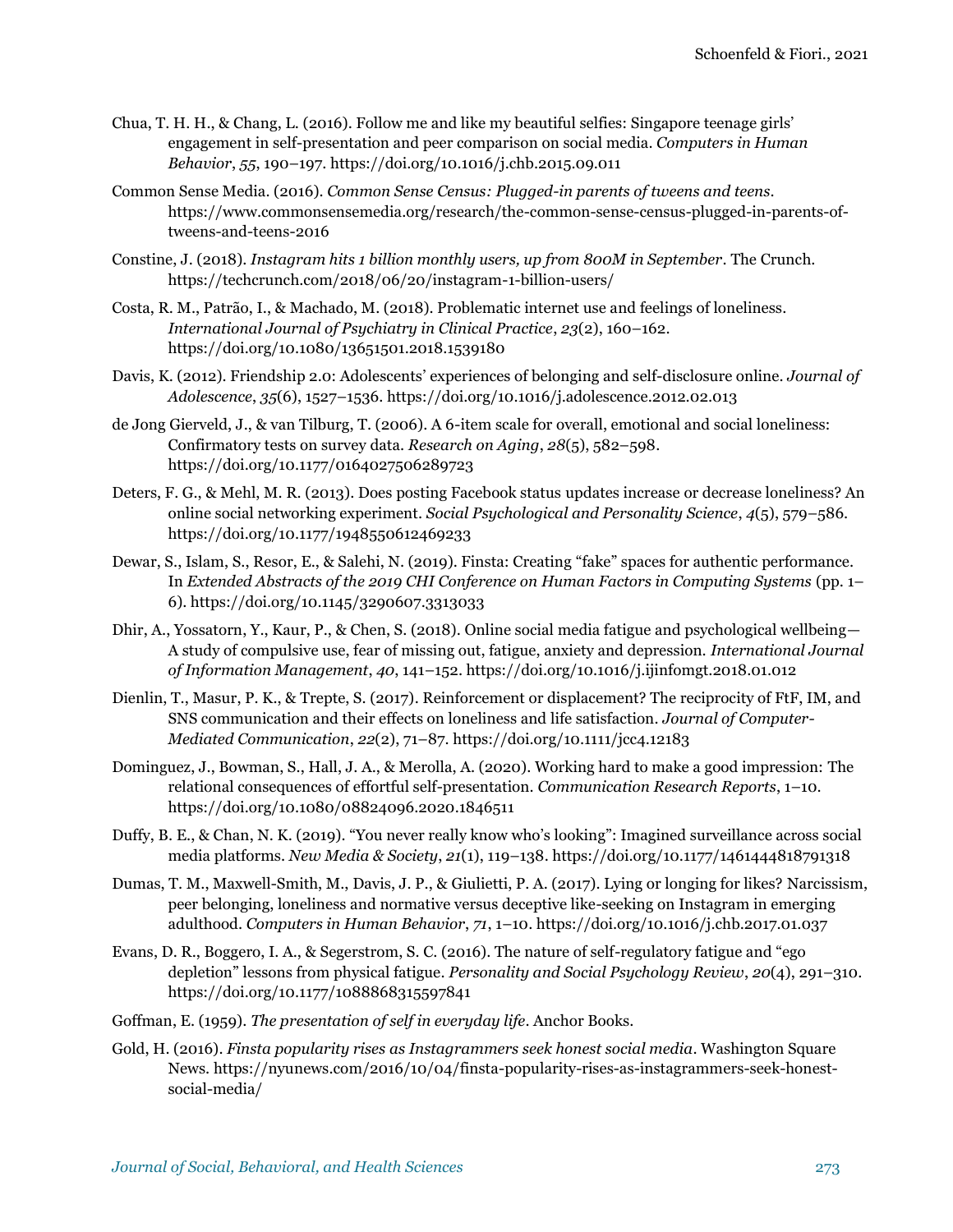- Gosnell, C. L., Britt, T. W., & Mckibben, E. S. (2011). Self-presentation in everyday life: Effort, closeness, and satisfaction. *Self and Identity*, *10*(1), 18–31.<https://doi.org/10.1080/15298860903429567>
- Grieve, R., Indian, M., Witteveen, K., Anne Tolan, G., & Marrington, J. (2013). Face-to-face or Facebook: Can social connectedness be derived online? *Computers in Human Behavior*, *29*(3), 604–609. <https://doi.org/10.1016/j.chb.2012.11.017>
- Haferkamp, N., Eimler, S. C., Papadakis, A., & Kruck, J. V. (2012). Men are from Mars, women are from Venus? Examining gender differences in self-presentation on social networking sites. *Cyberpsychology, Behavior, and Social Networking*, *15*(2), 91–98. <https://doi.org/10.1089/cyber.2011.0151>
- Hagger, M. S., Wood, C., Stiff, C., & Chatzisarantis, N. L. (2010). Ego depletion and the strength model of selfcontrol: A meta-analysis. *Psychological Bulletin*, *136*(4), 495.<https://doi.org/10.1037/a0019486>
- Hall, J. A. (2018a). Energy, episode, and relationship: A test of communicate bond belong theory. *Communication Quarterly*, *66*(4), 380–402.<https://doi.org/10.1080/01463373.2017.1411377>
- Hall, J. A. (2018b). When is social media use social interaction? Defining mediated social interaction. *New Media & Society*, *20*(1), 162–179. [https://doi.org/10.1177/1461444816660782](https://doi.org/10.1177%2F1461444816660782)
- Heffer, T., Good, M., Daly, O., MacDonell, E., & Willoughby, T. (2019). The longitudinal association between social-media use and depressive symptoms among adolescents and young adults: An empirical reply to Twenge et al. (2018). *Clinical Psychological Science*, *7*(3), 462–470. <https://doi.org/10.1177/2167702618812727>
- Hunt, M. G., Marx, R., Lipson, C., & Young, J. (2018). No more FOMO: Limiting social media decreases loneliness and depression. *Journal of Social and Clinical Psychology*, *37*(10), 751–768. <https://doi.org/10.1521/jscp.2018.37.10.751>
- Influence Central. (n.d.). *Kids & tech: The evolution of today's digital natives*. [http://blog.influence](http://blog.influence-central.com/kids-tech-the-evolution-of-todays-digital-natives/)[central.com/kids-tech-the-evolution-of-todays-digital-natives/](http://blog.influence-central.com/kids-tech-the-evolution-of-todays-digital-natives/)
- Inzlicht, M., & Friese, M. (2019). The past, present, and future of ego depletion. *Social Psychology*, *50*(5–6), 370–378. <https://doi.org/10.1027/1864-9335/a000398>
- Jiang, L. C., Bazarova, N. N., & Hancock, J. T. (2013). From perception to behavior: Disclosure reciprocity and the intensification of intimacy in computer-mediated communication. *Communication Research*, *40*(1), 125–143. [https://doi.org/10.1177/0093650211405313](https://doi.org/10.1177%2F0093650211405313)
- Kang, J., & Wei, L. (2019). Let me be at my funniest: Instagram users' motivations for using Finsta (aka, fake Instagram). *Social Science Journal*, *57*(1), 58–71.<https://doi.org/10.1016/j.soscij.2018.12.005>
- Katz, E., Blumler, J. G., & Gurevitch, M. (1973). Uses and gratifications research. *Public Opinion Quarterly*, *37*(4), 509–523.<https://doi.org/10.1086/268109>
- Kids & Tech: The Evolution of Today's Digital Natives. (2016). [http://blog.influence-central.com/kids-tech](http://blog.influence-central.com/kids-tech-the-evolution-of-todays-digital-natives/)[the-evolution-of-todays-digital-natives/](http://blog.influence-central.com/kids-tech-the-evolution-of-todays-digital-natives/)
- Krasnova, H., Veltri, N. F., Eling, N., & Buxmann, P. (2017). Why men and women continue to use social networking sites: The role of gender differences. *Journal of Strategic Information Systems*, *26*(4), 261–284.<https://doi.org/10.1016/j.jsis.2017.01.004>
- Kraut, R., Kiesler, S., Boneva, B., Cummings, J., Helgeson, V., & Crawford, A. (2002). Internet paradox revisited. *Journal of Social Issues*, *58*(1), 49–74[. https://doi.org/10.1111/1540-4560.00248](https://doi.org/10.1111/1540-4560.00248)
- Lee, E., Lee, J., Moon, J. H., & Sung, Y. (2015). Pictures speak louder than words: Motivations for using Instagram. *Cyberpsychology, Behavior, and Social Networking, 18*(9), 552–556. <https://doi.org/10.1089/cyber.2015.0157>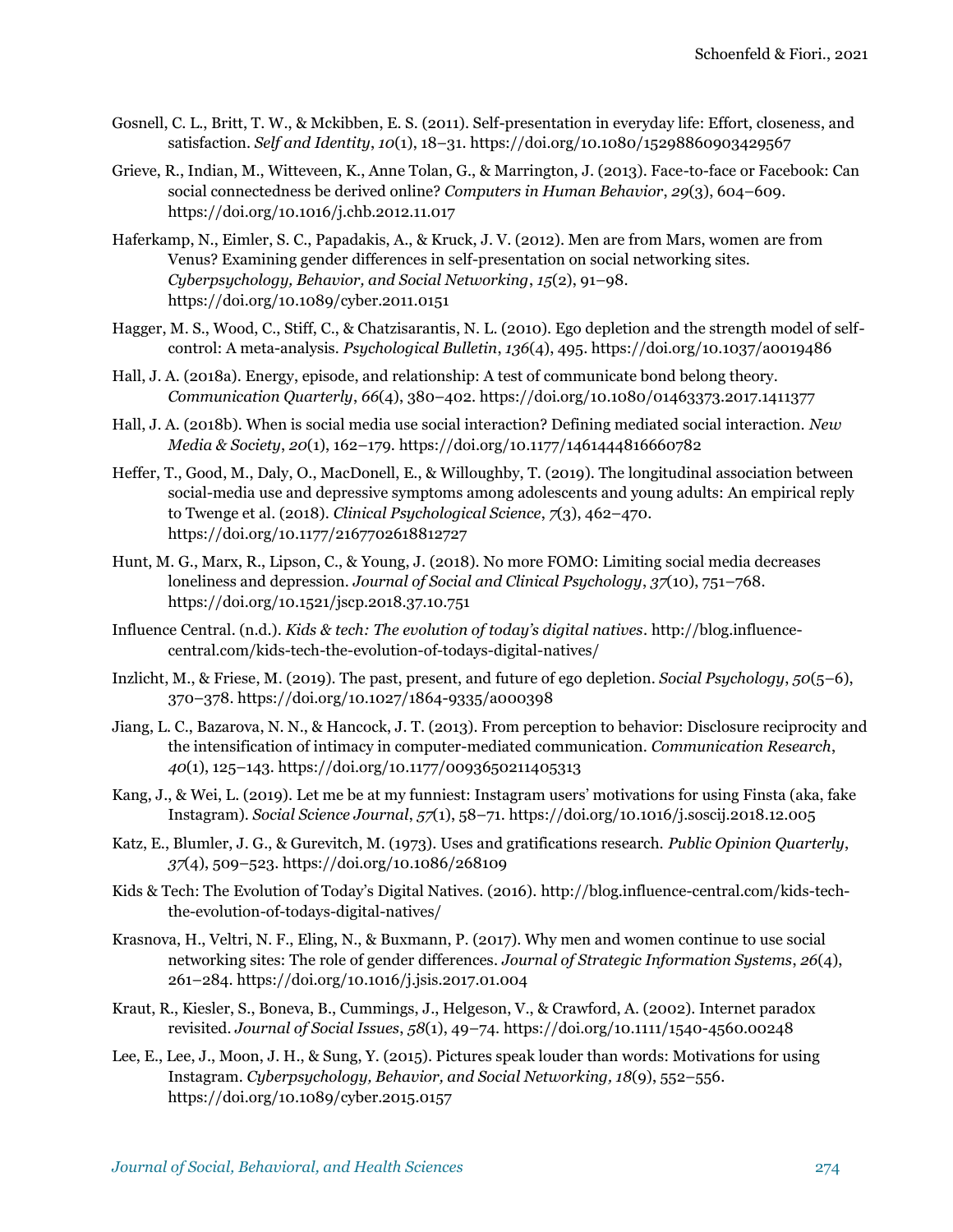- Lee, K., Noh, M., & Koo, D. (2013). Lonely people are no longer lonely on social networking sites: The mediating role of self-disclosure and social support. *Cyberpsychology, Behavior, and Social Networking*, *16*(6), 413–418.<https://doi.org/10.1089/cyber.2012.0553>
- Lisitsa, E., Benjamin, K. S., Chun, S. K., Skalisky, J., Hammond, L. E., & Mezulis, A. H. (2020). Loneliness among young adults during COVID-19 pandemic: The mediational roles of social media use and social support seeking. *Journal of Social and Clinical Psychology*, *39*(8), 708–726. <https://doi.org/10.1521/jscp.2020.39.8.708>
- Liu, X., Liu, X., & Wei, R. (2014). Maintaining social connectedness in a fast-changing world: Examining the effects of mobile phone uses on loneliness among teens in Tibet. *Mobile Media & Communication*, *2*(3), 318–334[. https://doi.org/10.1177/2050157914535390](https://doi.org/10.1177%2F2050157914535390)
- Lubben, J. E. (1988). Assessing social networks among elderly populations. *Family & Community Health: The Journal of Health Promotion & Maintenance, 11*(3), 42–52. [https://doi.org/10.1097/00003727-](https://psycnet.apa.org/doi/10.1097/00003727-198811000-00008) [198811000-00008](https://psycnet.apa.org/doi/10.1097/00003727-198811000-00008)
- Malik, A., Dhir, A., & Nieminen, M. (2016). Uses and gratifications of digital photo sharing on Facebook. *Telematics and Informatics*, *33*(1), 129–138.<https://doi.org/10.1016/j.tele.2015.06.009>
- Merriam Webster. (n.d.). Finsta. In *Merriam-Webster.com dictionary*[. https://www.merriam](https://www.merriam-webster.com/words-at-play/what-does-finsta-mean-fake-instagram)[webster.com/words-at-play/what-does-finsta-mean-fake-instagram](https://www.merriam-webster.com/words-at-play/what-does-finsta-mean-fake-instagram)
- Nadkarni, A., & Hofmann, S. G. (2012). Why do people use Facebook? *Personality and Individual Differences*, *52*(3), 243–249.<https://doi.org/10.1016/j.paid.2011.11.007>
- Neto, F. (2015). Socio-demographic and subjective well-being predictors of social and emotional loneliness. *Social Inquiry into Well-Being*, *1*(1), 13–21. <https://doi.org/10.13165/SIIW-15-1-1-02>
- Nowland, R., Necka, E. A., & Cacioppo, J. T. (2018). Loneliness and social internet use: Pathways to reconnection in a digital world? *Perspectives on Psychological Science*, *13*(1), 70–87. [https://doi.org/10.1177/1745691617713052](https://doi.org/10.1177%2F1745691617713052)
- Oswald, D. L., Clark, E. M., & Kelly, C. M. (2004). Friendship maintenance: An analysis of individual and dyad behaviors. *Journal of Social and Clinical Psychology*, *23*(3), 413–441. <https://doi.org/10.1521/jscp.23.3.413.35460>
- Petersen, J., Thielke, S., Austin, D., & Kaye, J. (2016). Phone behaviour and its relationship to loneliness in older adults. *Aging & Mental Health*, *20*(10), 1084–1091. <https://doi.org/10.1080/13607863.2015.1060947>
- Phu, B., & Gow, A. J. (2019). Facebook use and its association with subjective happiness and loneliness. *Computers in Human Behavior*, *92*, 151–159[. https://doi.org/10.1016/j.chb.2018.11.020](https://doi.org/10.1016/j.chb.2018.11.020)
- Pittman, M. (2015). Creating, consuming, and connecting: Examining the relationship between social media engagement and loneliness. *Journal of Social Media in Society*, *4*(1). https://www.researchgate.net/publication/283855360\_Creating\_Consuming\_and\_Connecting\_Exa mining\_the\_Relationship\_Between\_Social\_Media\_Engagement\_and\_Loneliness
- Pollet, T. V., Roberts, S. G. B., & Dunbar, R. I. M. (2011). Use of social network sites and instant messaging does not lead to increased offline social network size, or to emotionally closer relationships with offline network members. *Cyberpsychology, Behavior, and Social Networking, 14*(4), 253–258. <https://doi.org/10.1089/cyber.2010.0161>
- Rains, S. A., Brunner, S. R., Akers, C., Pavlich, C. A., & Goktas, S. (2017). Computer-mediated communication (CMC) and social support: Testing the effects of using CMC on support outcomes. *Journal of Social and Personal Relationships*, *34*(8), 1186–1205[. https://doi.org/10.1177/0265407516670533](https://doi.org/10.1177%2F0265407516670533)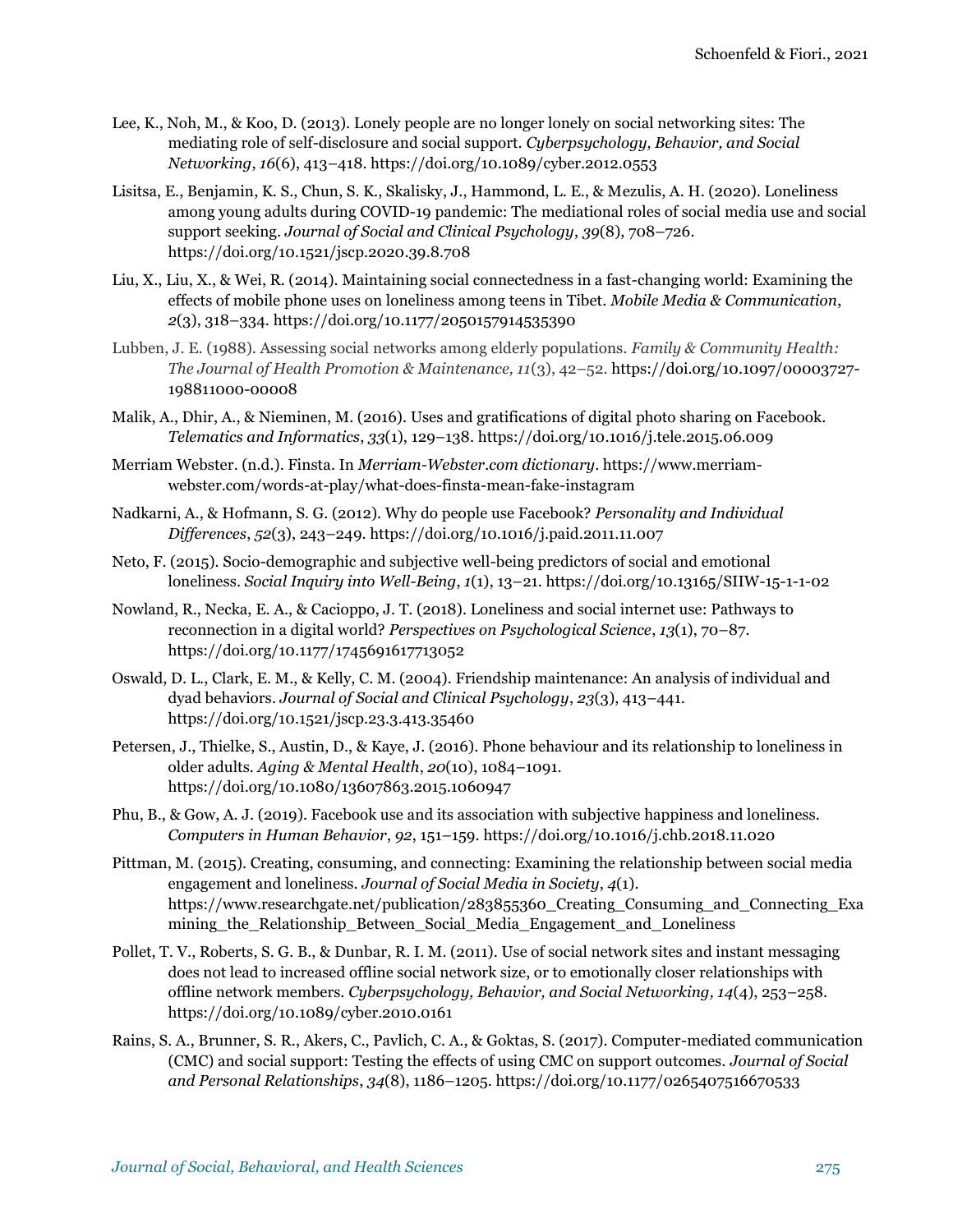- Reissmann, A., Hauser, J., Stollberg, E., Kaunzinger, I., & Lange, K. W. (2018). The role of loneliness in emerging adults' everyday use of Facebook- An experience sampling approach. *Computers in Human Behavior*, *88*, 47–60.<https://doi.org/10.1016/j.chb.2018.06.011>
- Rimé, B., Bouchat, P., Paquot, L., & Giglio, L. (2020). Intrapersonal, interpersonal, and social outcomes of the social sharing of emotion. *Current Opinion in Psychology*, *31*, 127–134. <https://doi.org/10.1016/j.copsyc.2019.08.024>
- Roberts, S. G. B., & Dunbar, R. I. M. (2011). Communication in social networks: Effects of kinship, network size, and emotional closeness. *Personal Relationships*, *18*(3), 439–452. <https://doi.org/10.1111/j.1475-6811.2010.01310.x>
- Ryan, T., Allen, K. A., Gray, D. L., & McInerney, D. M. (2017). How social are social media? A review of online social behaviour and connectedness. *Journal of Relationships Research*, *8*. <https://doi.org/10.1017/jrr.2017.13>
- Safronova, V. (2015, November 18). On fake Instagram, a chance to be real. *The New York Times*, 18. <https://www.nytimes.com/2015/11/19/fashion/instagram-finstagram-fake-account.html>
- Sheldon, P. (2008). The relationship between unwillingness-to-communicate and students' Facebook use. *Journal of Media Psychology*, *20*(2), 67–75.<https://doi.org/10.1027/1864-1105.20.2.67>
- Sheldon, P., & Bryant, K. (2016). Instagram: Motives for its use and relationship to narcissism and contextual age. *Computers in Human Behavior, 58*, 89-97.<https://doi.org/10.1016/j.chb.2015.12.059>
- Sprecher, S., & Treger, S. (2015). The benefits of turn-taking reciprocal self-disclosure in get-acquainted interactions. *Personal Relationships*, *22*(3), 460–475.<https://doi.org/10.1111/pere.12090>
- Strano, M. M., & Queen, J. W. (2013). Covering your face on Facebook. *Journal of Media Psychology*, *24*(4), 166–180[. https://doi.org/10.1027/1864-1105/a000076](https://doi.org/10.1027/1864-1105/a000076)
- Sundar, S. S., & Limperos, A. M. (2013). Uses and grats 2.0: New gratifications for new media. *Journal of Broadcasting & Electronic Media*, *57*(4), 504–525.<https://doi.org/10.1080/08838151.2013.845827>
- Sutcliffe, A. G., Binder, J. F., & Dunbar, R. I. M. (2018). Activity in social media and intimacy in social relationships. *Computers in Human Behavior*, *85*, 227–235. <https://doi.org/10.1016/j.chb.2018.03.050>
- Thelwall, M., & Vis, F. (2017). Gender and image sharing on Facebook, Twitter, Instagram, Snapchat and WhatsApp in the UK. *Aslib Journal of Information Management*, *69*(6), 702–720*.* <https://doi.org/10.1108/AJIM-04-2017-0098>
- Treger, S., Sprecher, S., & Erber, R. (2013). Laughing and liking: Exploring the interpersonal effects of humor use in initial social interactions. *European Journal of Social Psychology*, *43*(6), 532–543. <https://doi.org/10.1002/ejsp.1962>
- Twenge, J. M., & Martin, G. N. (2020). Gender differences in associations between digital media use and psychological well-being: Evidence from three large datasets. *Journal of Adolescence*, *79*, 91–102. <https://doi.org/10.1016/j.adolescence.2019.12.018>
- Twenge, J. M., Spitzberg, B. H., & Campbell, W. K. (2019). Less in-person social interaction with peers among U.S. adolescents in the 21st century and links to loneliness. *Journal of Social and Personal Relationships*, *36*(6), 1892–1913. [https://doi.org/10.1177/0265407519836170](https://doi.org/10.1177%2F0265407519836170)
- Utz, S. (2015). The function of self-disclosure on social network sites: Not only intimate, but also positive and entertaining self-disclosures increase the feeling of connection. *Computers in Human Behavior*, *45*, 1–10.<https://doi.org/10.1016/j.chb.2014.11.076>